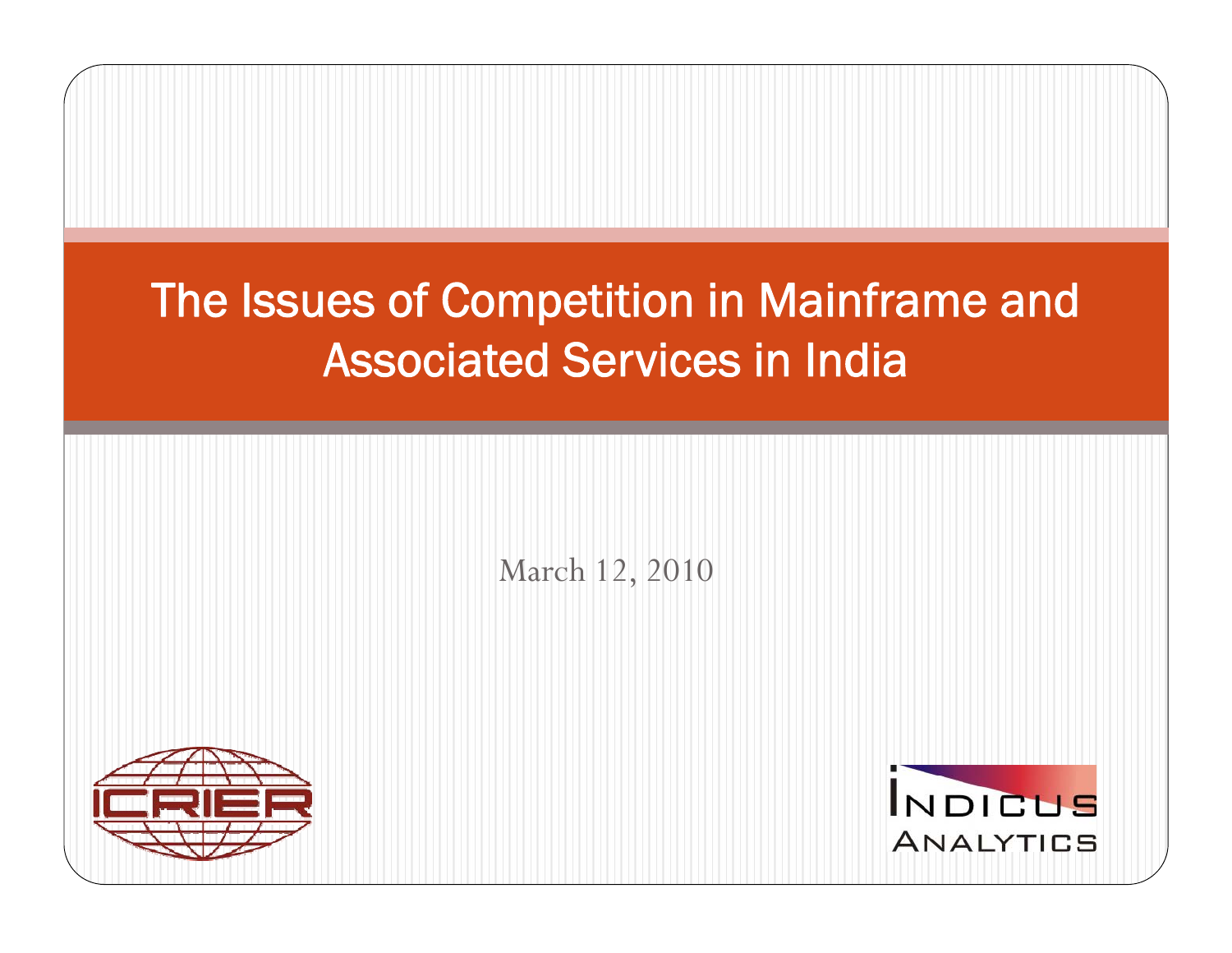### Research Objectives

- ¾ Firs t Stud y to examine Structure and Conduct of the Server Market in India
- ¾ Market segregated into High-end, Mid-range & Low-end (Volume) segments to capture heterogeneity
- ¾ Examine the nature of entry & exit barriers and corresponding 'lock in'
- ¾ Understand price discrimination in the market including 'Bundling'
- ¾ Analysis of relevant regulatory issues and policy implications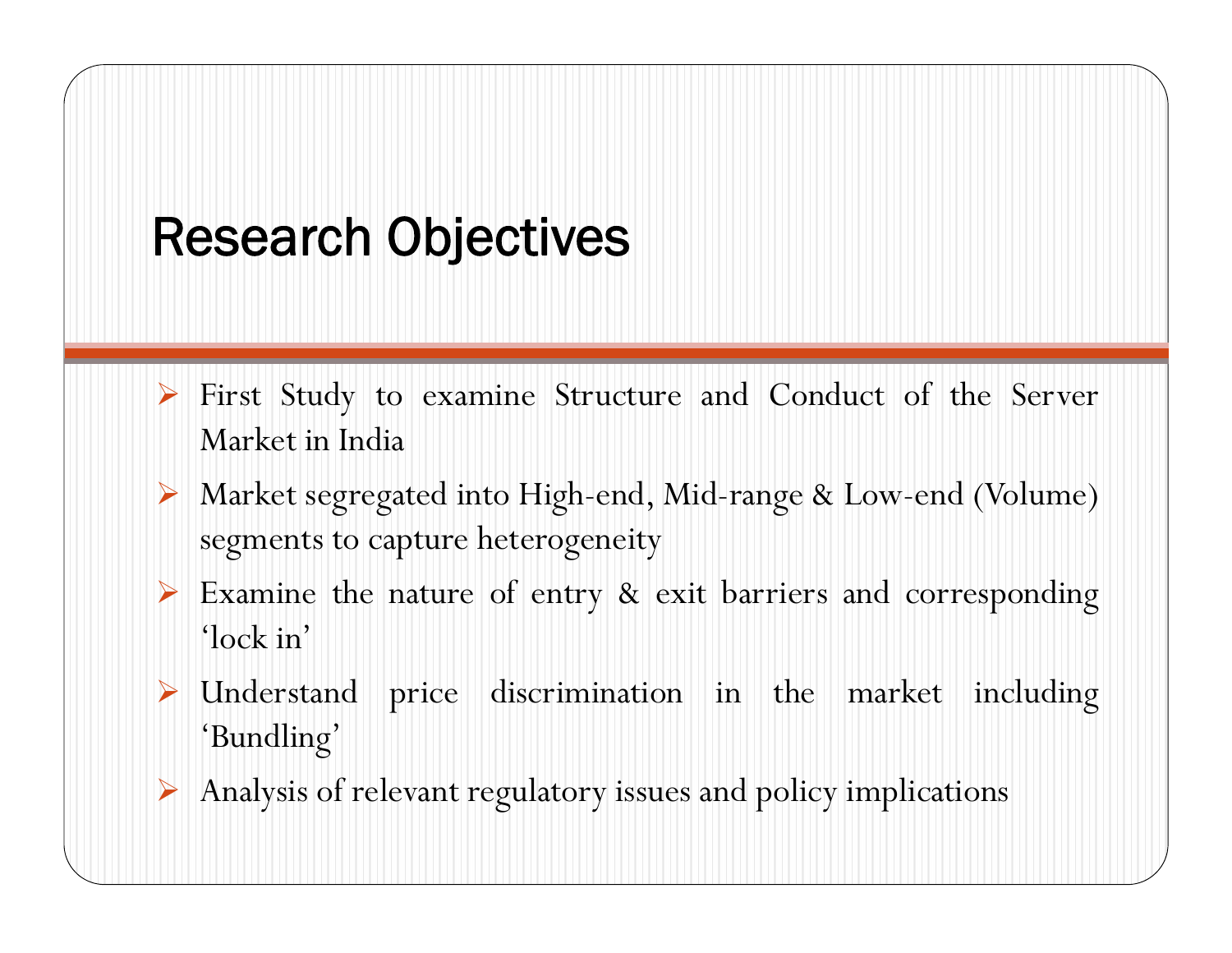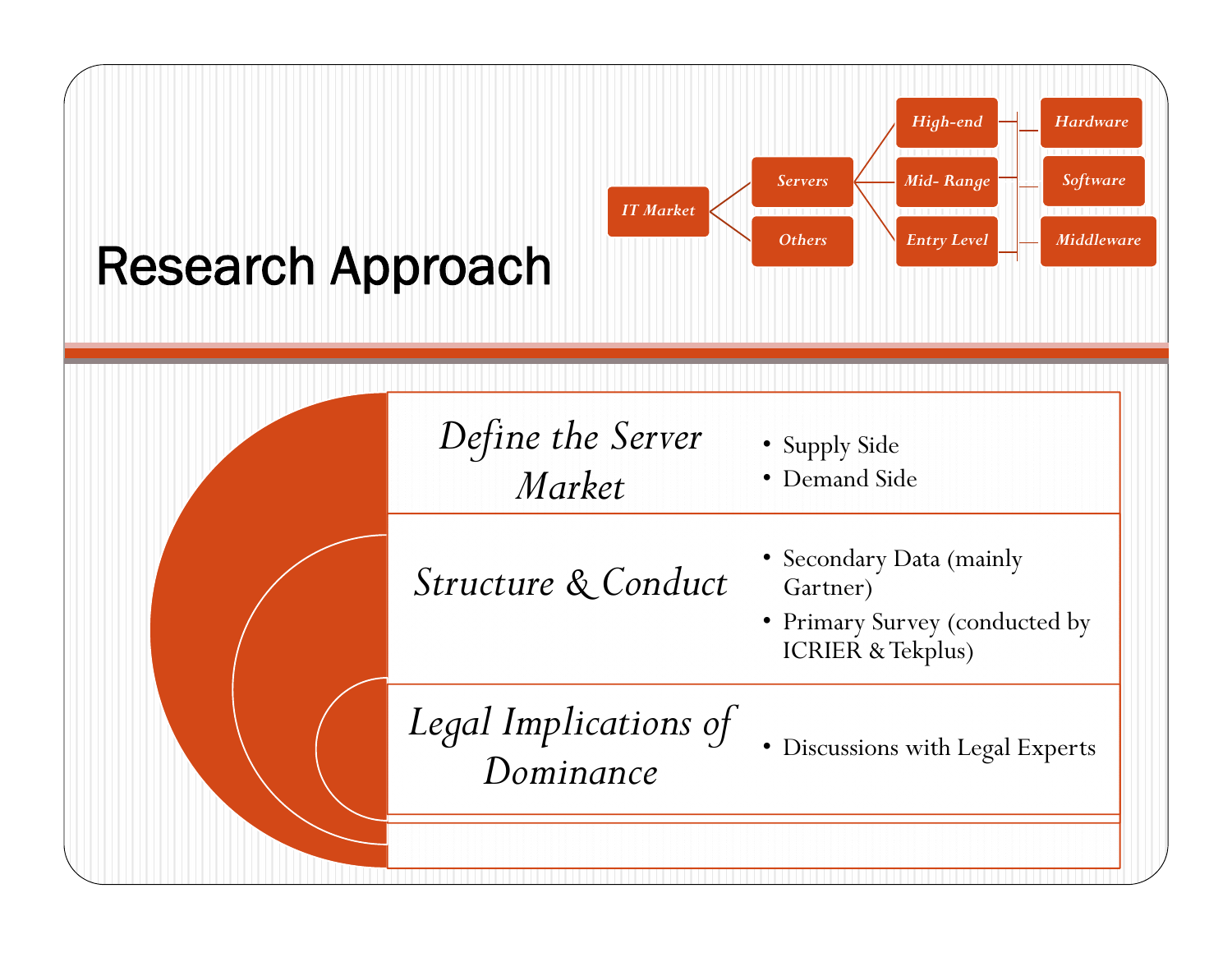### Mainframe- an Overview

*A mainframe is a high -performance computer used for large-scale and critical computing purposes which need greater availability and security than what a smallerscal hi ff l e machine canoffer.*

▶ Manufacturers of Mainframe– IBM & Fujitsu **Percentage Share of Mainframe in IBM's Total Revenue** 

¾ IBM benefited from first mover advantages which resulted in significant structural dominance

<sup>¾</sup>IBM Mainframe had to fight a number of antitrust cases in US & Europe

¾ Mainframe is not likely to disappear from the market…….

- o $\,$  IBM's latest offering, Z10, resulted from  $\,$  \$1  $\,$ billion of investment in R & D
- o in last 7 years the market share increased from 17% to 34%
- o in past one year 54 brand new customers added oin past one year 54 brand new customers added source: Gartner<br>Globally. **Indian mainframe market is**

|      | Percentage Share of Mainframe in IBM's Total Revenue<br>for India, China and APAC |       |             |  |  |  |  |  |
|------|-----------------------------------------------------------------------------------|-------|-------------|--|--|--|--|--|
| Year | India                                                                             | China | <b>APAC</b> |  |  |  |  |  |
| 2002 | 1.48                                                                              | 20.42 | 22.32       |  |  |  |  |  |
| 2003 | 2.32                                                                              | 20.33 | 20.77       |  |  |  |  |  |
| 2004 | 2.30                                                                              | 20.98 | 21.89       |  |  |  |  |  |
| 2005 | 1.66                                                                              | 11.33 | 15.47       |  |  |  |  |  |
| 2006 | 3.52                                                                              | 7.48  | 13.46       |  |  |  |  |  |
| 2007 | 9.33                                                                              | 11.48 | 17.01       |  |  |  |  |  |
| 2008 | 2.54                                                                              | 7.57  | 14.59       |  |  |  |  |  |
| 2009 | 1.10                                                                              | 17.44 | 20.21       |  |  |  |  |  |

*Source: Gartner*

Indian mainframe market is *young*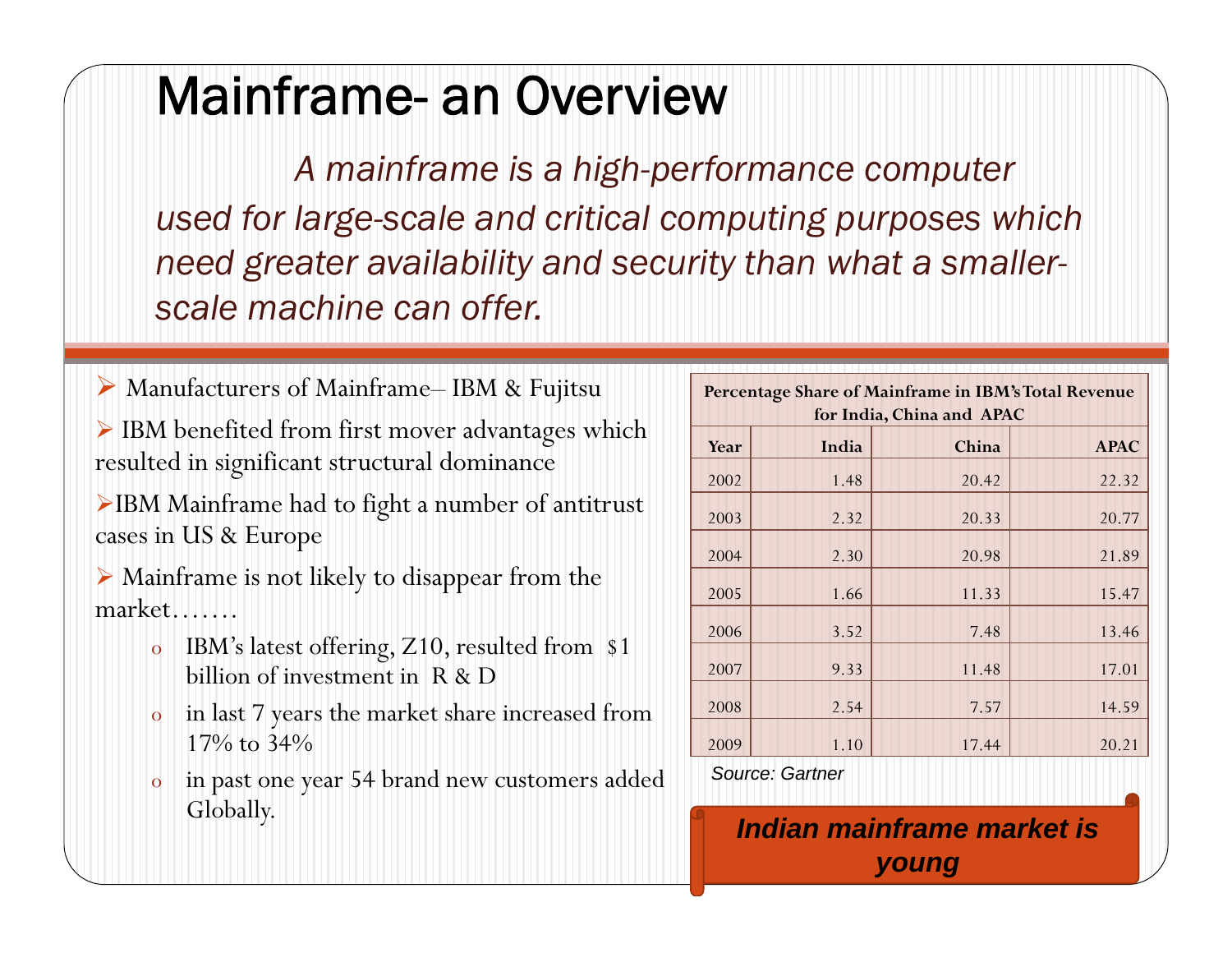# Classification of the Market

### A. Supply Side:

The market segment we investigate can be broadly characterized as *enterprise-wide client server systems* deployed in organizations to support operational computing.



|                    | Taxonomy of the market based on selling Price (US \$)         |
|--------------------|---------------------------------------------------------------|
| < 25000            | Entry level servers also known as volume<br>server market     |
| >25,000<br>100,000 | Midrange enterprise server market                             |
| >100,000           | server market,<br>High-end enterprise<br>including mainframes |

The primary survey shows that significant discounts ranging from 50-90% on the list price are offered for certain systems, including IBM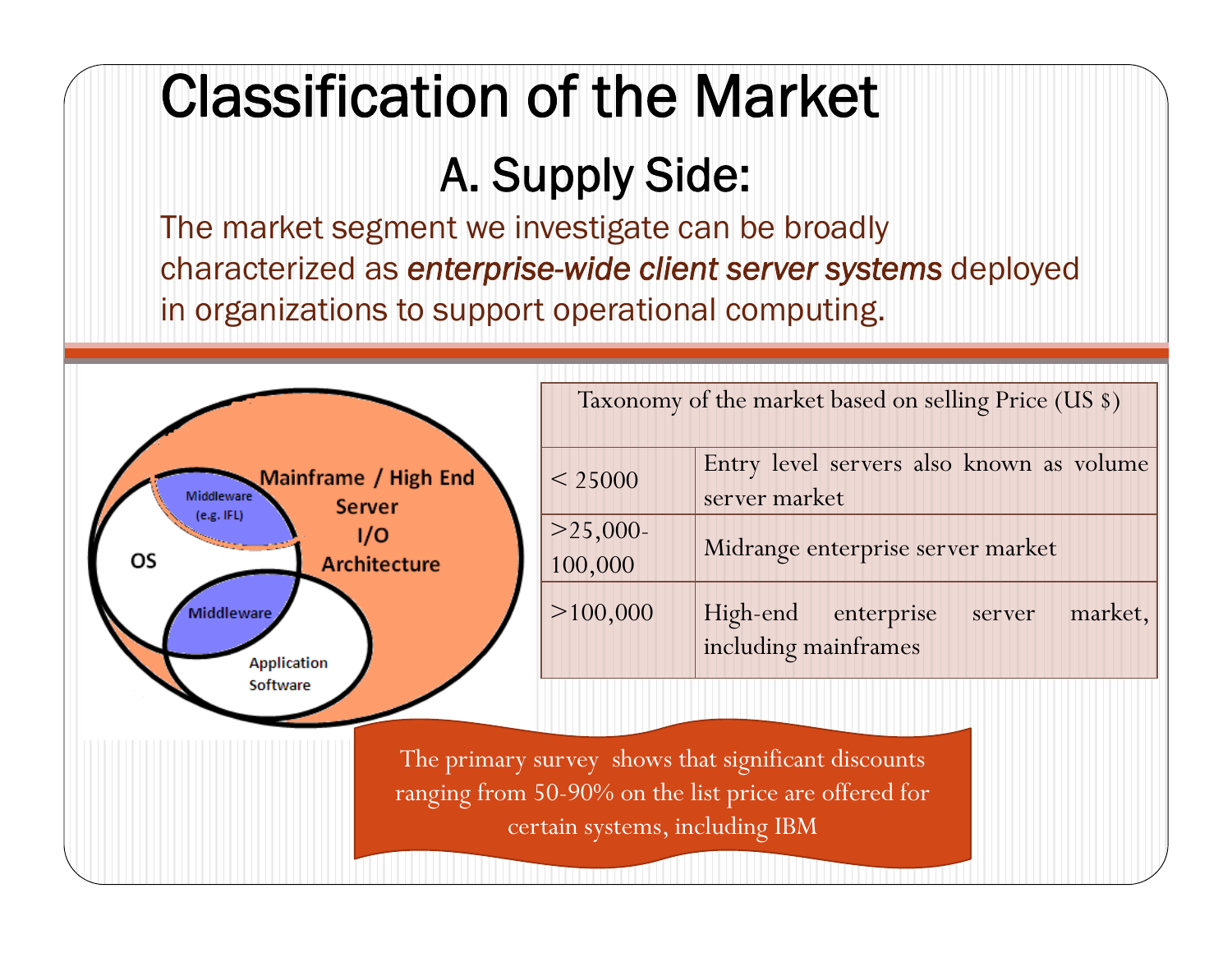# B. DD SIDE

- $\triangleright$  Data on OS and types of servers used by verticals is not available with Gartner.
- ¾ We have however created a distribution of OS by segments.
- $\triangleright$  Our stratified purposive sample covered specific verticals and high end market segment.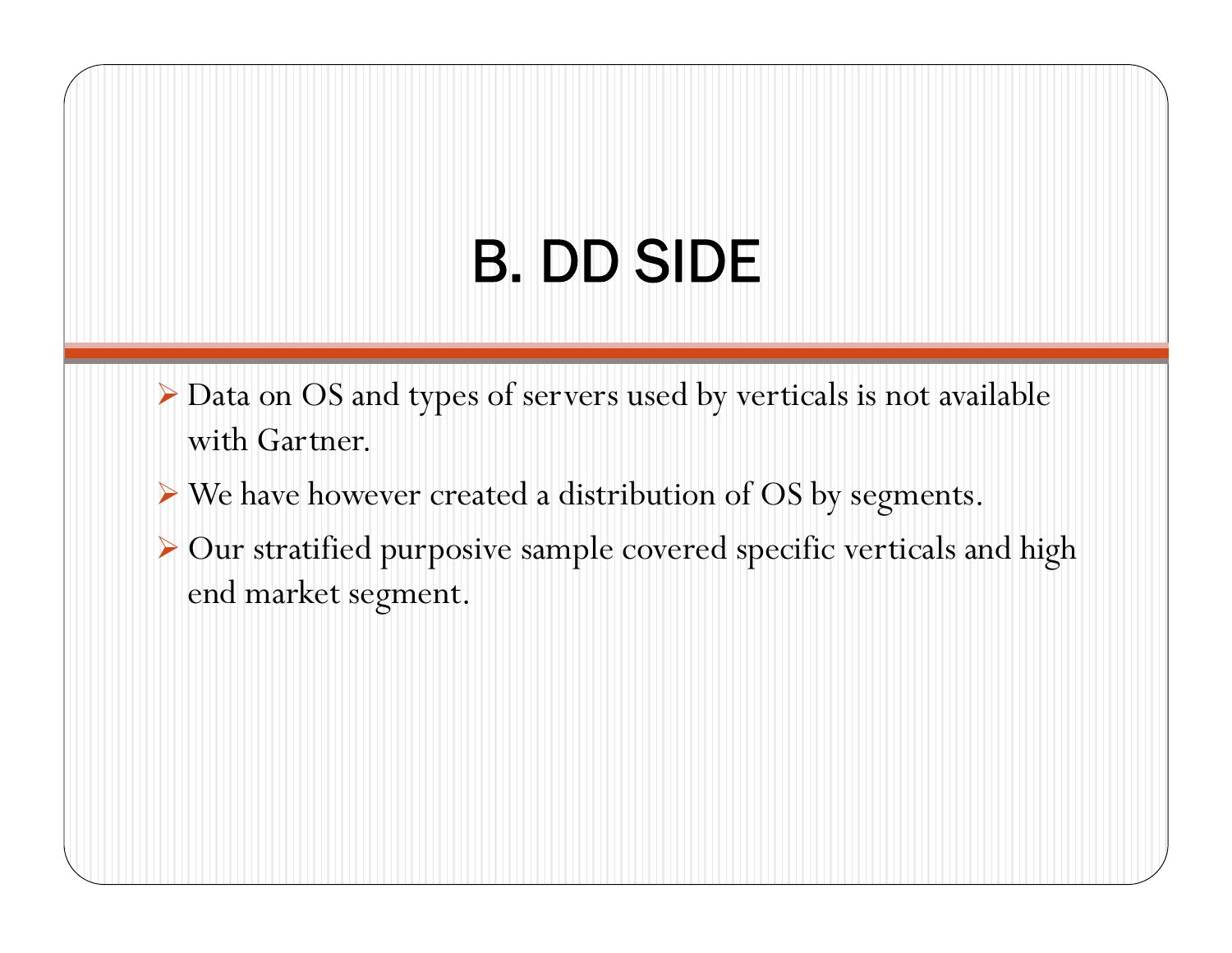# Indian Server Market Growth ……………………….forecast by IDC



Revenue growth in the *services segment*  alone has reported faster growth than the overall domestic IT market (including hardware, software & services)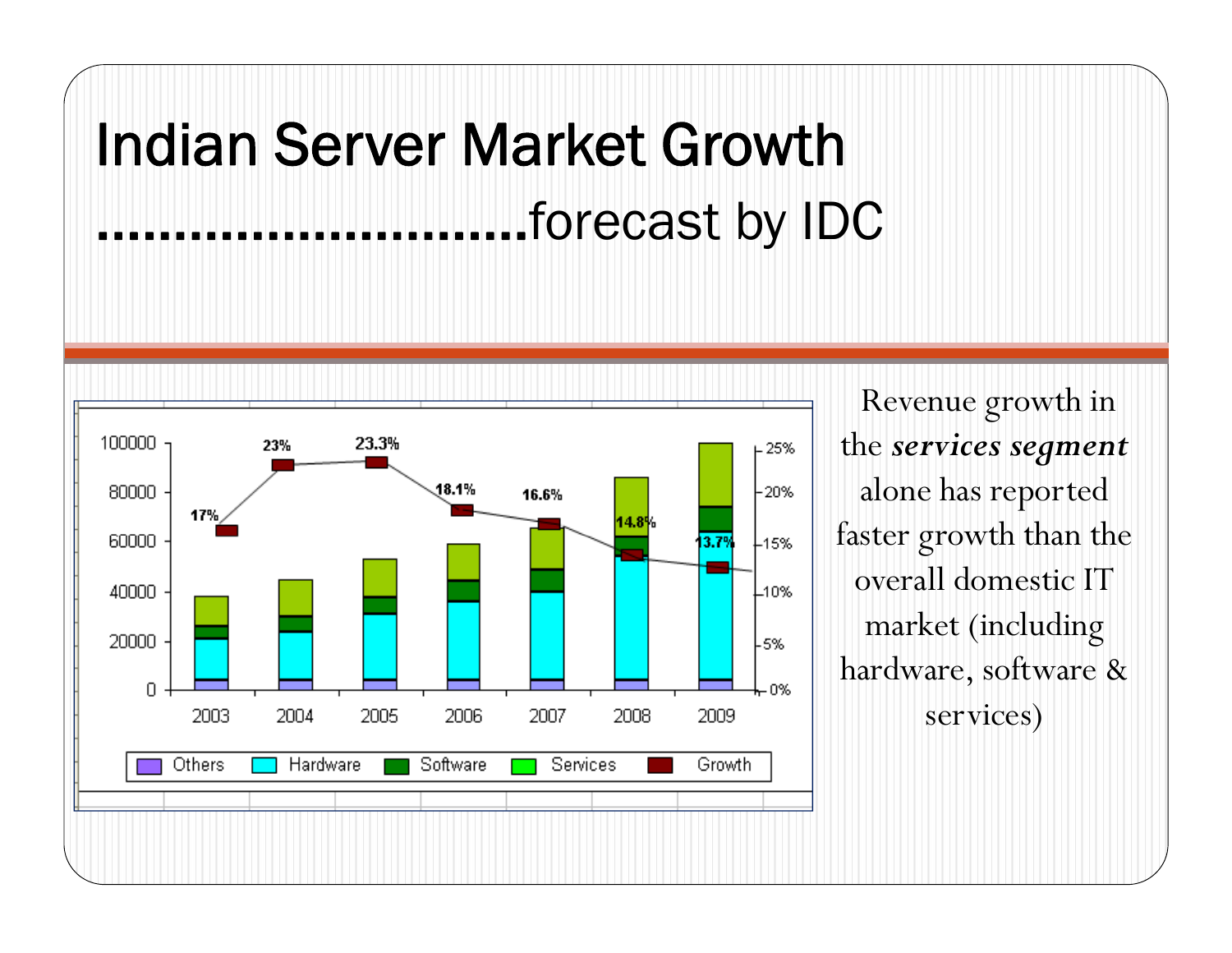Total IT expenditure for India is estimated to reach \$ 50 billion in 2012 with a CAGR of 14%. (Gartner Forecast)

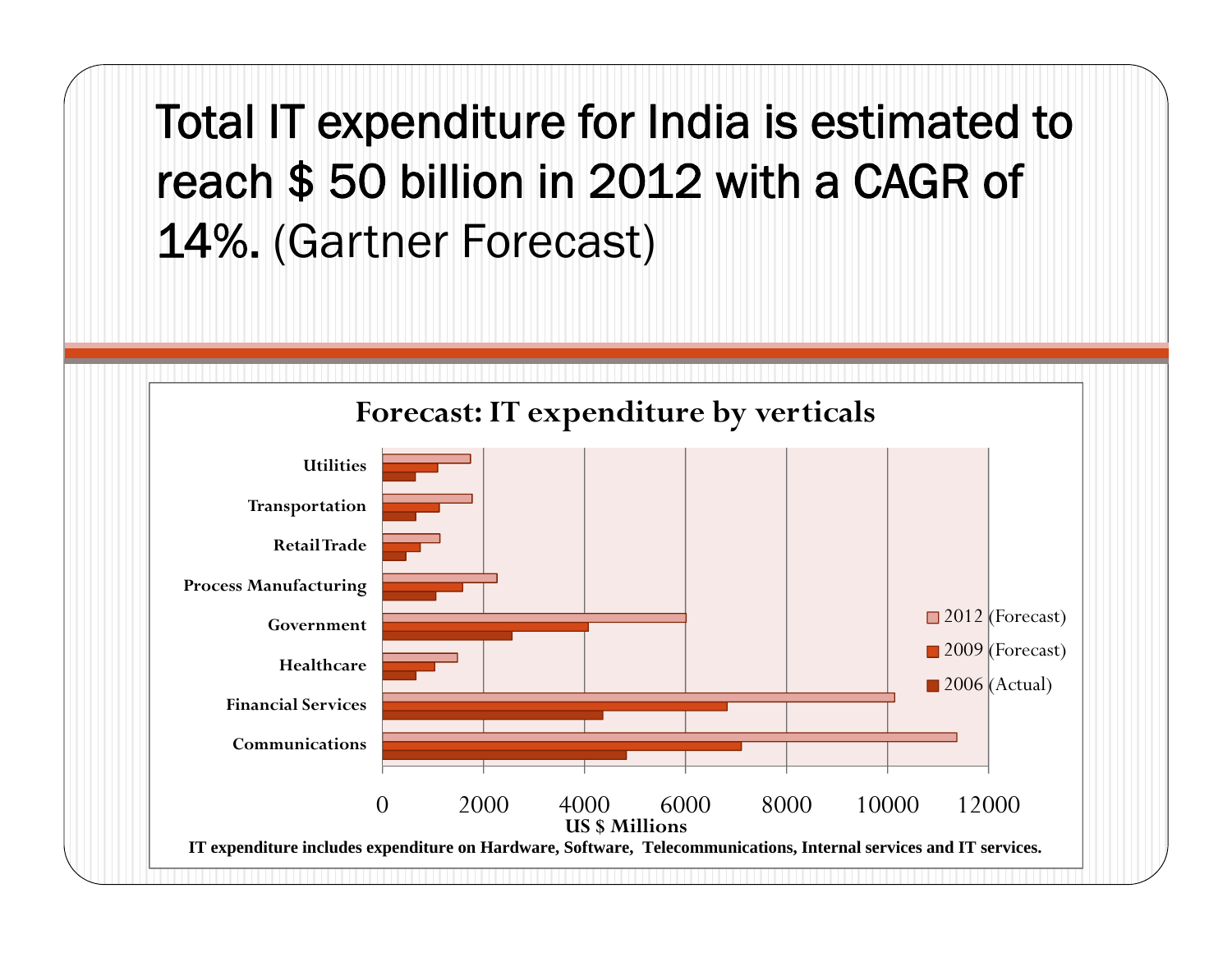|                         |            |                |                | List of Players in the Indian Server Market |            |                                                                             |
|-------------------------|------------|----------------|----------------|---------------------------------------------|------------|-----------------------------------------------------------------------------|
| <b>Vendors</b>          | Hardwar    | O/S            | Middlewa       | <b>Application</b>                          | Maintenanc | $\triangleright$ The main three players are IBM, HP and Sun                 |
|                         | e          |                | re             | Software                                    | e          | $\blacktriangleright$ Entry level market is dominated by x86 machines.      |
| <b>IBM</b>              | Yes        | <b>Yes</b>     | Yes            | Yes                                         | Yes        | $\blacktriangleright$ Increasing commoditization of the entry level segment |
| Hewlett-Packard         | Yes        | Yes            | Yes            | No                                          | Yes        | means that vendors in this space compete mainly on cost.                    |
| <b>Sun Microsystems</b> | Yes        | <b>Yes</b>     | Yes            | Yes                                         | <b>Yes</b> |                                                                             |
| Dell                    | Yes        | N <sub>o</sub> | No             | N <sub>o</sub>                              | Yes        | $\triangleright$ preferred processor for entry level market is X86, 90%     |
| Acer                    | Yes        | No             | No             | No                                          | Yes        | of all IBM servers sold in 2009 included X 86 processor                     |
| <b>HCL</b>              | Yes        | No             | Yes            | N <sub>o</sub>                              | Yes        |                                                                             |
| Wipro                   | Yes        | No             | No             | Yes                                         | Yes        | $\triangleright$ Windows OS has the largest share in entry level            |
| Fujitsu                 | Yes        | N <sub>o</sub> | Yes            | Yes                                         | Yes        | whereas UNIX dominates in the mid & high-end segment                        |
| Apple Computer          | Yes        | Yes            | No             | Yes                                         | Yes        | $\triangleright$ in case of HP, larger share of installed OS goes to its    |
| Lenovo                  | Yes        | N <sub>o</sub> | No             | No                                          | Yes        |                                                                             |
| SGI                     | Yes        | Yes            | N <sub>o</sub> | N <sub>o</sub>                              | Yes        | own UNIX base OS, whereas in case of IBM share goes to                      |
| <b>Stratus Computer</b> | <b>Yes</b> | <b>Yes</b>     | Yes            | Yes                                         | Yes        | its own AIX OS.                                                             |
| <b>Unisys</b>           | Yes        | <b>Yes</b>     | Yes            | <b>Yes</b>                                  | Yes        |                                                                             |
| Verari Systems          | Yes        | Yes            | Yes            | N <sub>o</sub>                              | Yes        |                                                                             |
| Zenith Computer         | Yes        | No             | No             | No                                          | Yes        |                                                                             |
| <b>TCS</b>              | No         | No             | No             | Yes                                         | Yes        |                                                                             |
| Satyam Info tech        | No         | N <sub>o</sub> | No             | Yes                                         | Yes        |                                                                             |
| <b>Groupe Bull</b>      | Yes        | N <sub>o</sub> | No             | N <sub>o</sub>                              | Yes        |                                                                             |

### Indian Server Market *The enterprise level segment*

*resistant to commoditization*

•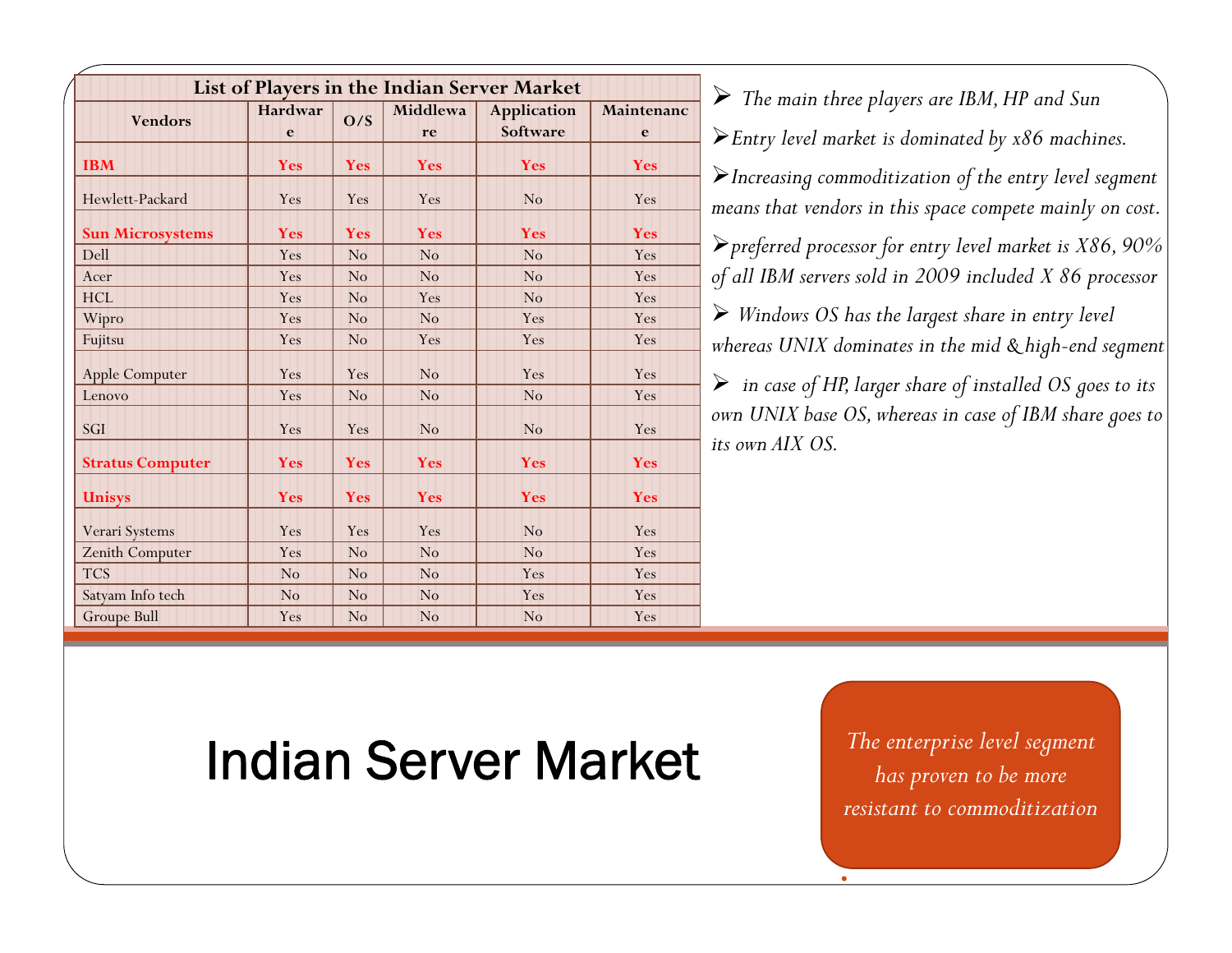### Market Concentration Indices ……………

*Segment covered:* APAC as a region whole & individual countries……..India, China, Australia, Korea *Data:* vendor revenue & shipment *Methods:* HHI & C4

### **HHI :**

- ¾Highest level of concentration is at high end followed by midrange and entry level market.
- ¾Level of concentration is low using shipment data as compare to vendor revenue

### **C4:**

```
enterprise level servers 
≈100
```
### **HHI & C4:**

- ¾Over time the concentration have not varied much
- ¾the pattern replicated in all countries- APAC, India, China

#### ¾**HHI for Mainframe is 1.**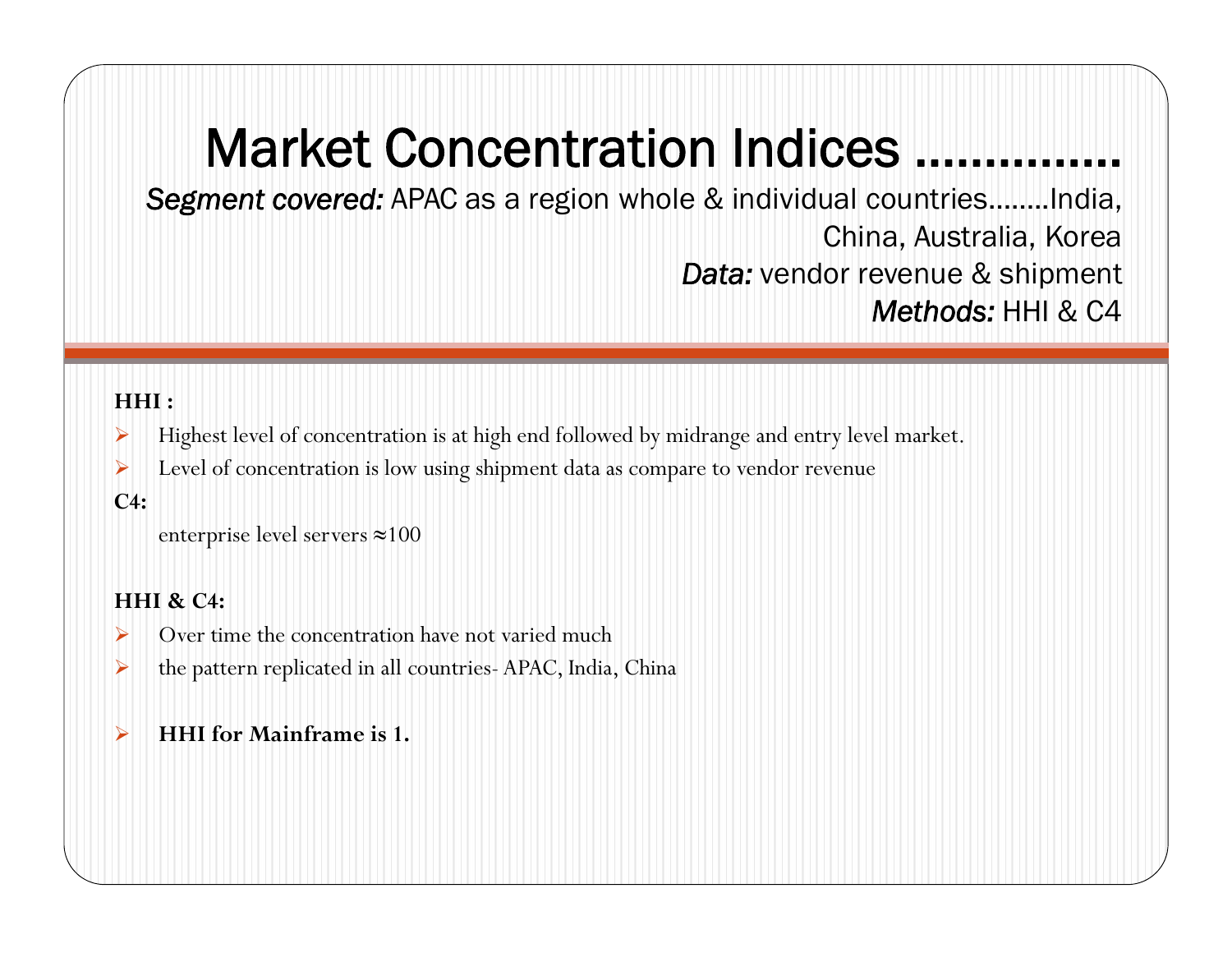### India: High-end segment market

|                           | Market Shares in the High-end Segment |       |       |       |       |       |       |                        |  |  |
|---------------------------|---------------------------------------|-------|-------|-------|-------|-------|-------|------------------------|--|--|
| Vendors \<br><b>Years</b> | 2002                                  | 2003  | 2004  | 2005  | 2006  | 2007  | 2008  | 2009<br>Q <sub>1</sub> |  |  |
|                           |                                       |       |       |       |       |       |       |                        |  |  |
| <b>IBM</b>                | 18.25                                 | 35.93 | 28.71 | 36.47 | 43.48 | 48.39 | 44.90 | 48.81                  |  |  |
| Hewlett-Packard           | 35.47                                 | 28.89 | 29.79 | 44.47 | 45.39 | 36.58 | 46.91 | 33.79                  |  |  |
|                           |                                       |       |       |       |       |       |       |                        |  |  |
| Sun Microsystems          | 44.56                                 | 33.91 | 40.65 | 17.97 | 10.40 | 12.45 | 7.87  | 16.90                  |  |  |
| Fujitsu/Fujitsu           |                                       |       |       |       |       |       |       |                        |  |  |
| <b>Siemens</b>            | 0.00                                  | 0.00  | 0.00  | 0.00  | 0.00  | 0.00  | 0.25  | 0.00                   |  |  |
| SGI                       | 1.73                                  | 0.54  | 0.00  | 0.00  | 0.00  | 0.00  | 0.07  | 0.50                   |  |  |
| <b>Stratus Computer</b>   | 0.00                                  | 0.73  | 0.85  | 1.08  | 0.72  | 2.57  | 0.00  | 0.00                   |  |  |
| Total                     | 100                                   | 100   | 100   | 100   | 100   | 100   | 100   | 100                    |  |  |

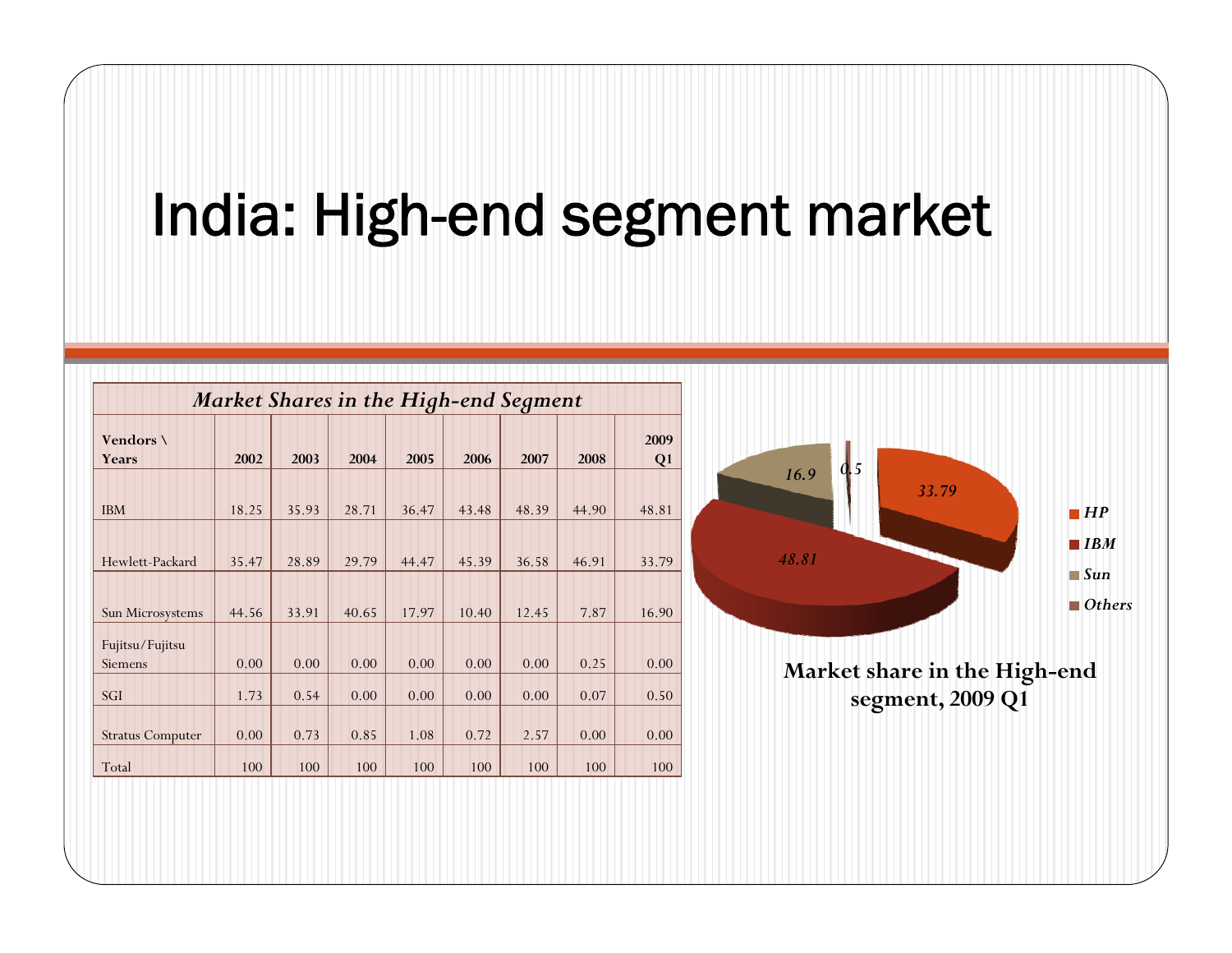|                   | Vendor                 | 2002            | 2003           | 2004           | 2005           | 2006           | 2007           | 2008           | 2009     |
|-------------------|------------------------|-----------------|----------------|----------------|----------------|----------------|----------------|----------------|----------|
|                   | <b>Hewlett-Packard</b> | 100             | 100            | 100            | 100            | 100            | 100            | 100            | 100      |
|                   | Linux                  | $\overline{0}$  | $\overline{0}$ | 13.0           | 10.7           | $\overline{0}$ | $\overline{0}$ | $\overline{0}$ | 20       |
| <b>IBMs</b>       | Others                 | 25.0            | 42.9           | 13.0           | 14.3           | 19.0           | 18.2           | 25.0           | 10       |
| Proprietary       | <b>UNIX</b>            | 75.0            | 57.1           | 60.9           | 53.6           | 81.0           | 81.8           | 75.0           | 70.0     |
| $O/S$ the $Z O/S$ | Windows                | $\overline{0}$  | $\overline{0}$ | 13.0           | 21.4           | $\Omega$       | $\overline{0}$ | $\Omega$       | $\Omega$ |
| commands less     | <b>IBM</b>             | 100             | 100            | 100            | 100            | 100            | 100            | 100            | 100      |
| $5\%$<br>than     | <b>AIX</b>             | 28.6            | 21.1           | 25             | 29.4           | 48.5           | 50             | 53.8           | 50       |
| market share      | Linux                  | $\vert 0 \vert$ | $\overline{0}$ | $\overline{0}$ | $\overline{0}$ | 6.1            | $\overline{0}$ | 5.1            | $\theta$ |
|                   | <b>UNIX</b>            | 57.1            | 63.2           | 50             | 52.9           | 30.3           | 26.7           | 30.8           | 33.3     |
|                   | Z OS/OS390             | 14.3            | 15.8           | 25             | 17.6           | 15.2           | 23.3           | 10.3           | 16.7     |
|                   | Sun<br>Microsystems    | 100             | 100            | 100            | 100            | 100            | 100            | 100            | 100      |
|                   | <b>UNIX</b>            | 100             | 100            | 100            | 100            | 100            | 100            | 100            | 100      |

Operating system by Vendor in the High-end market by shipment (percentage share)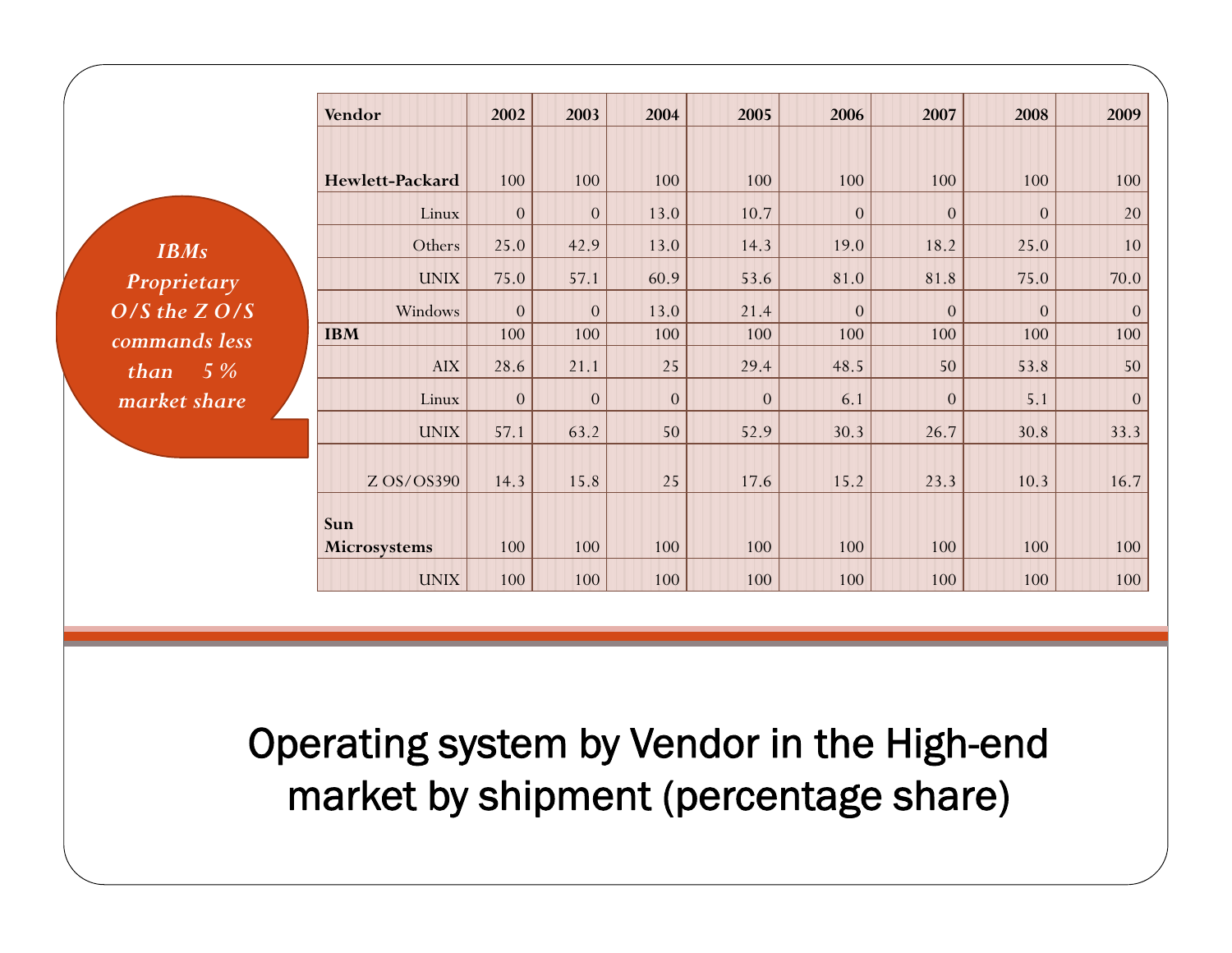

In India C4 for enterprise level is 100, as this segment is largely served by 'Big Three' IBM, HP and to a lesser extent SUN Microsystems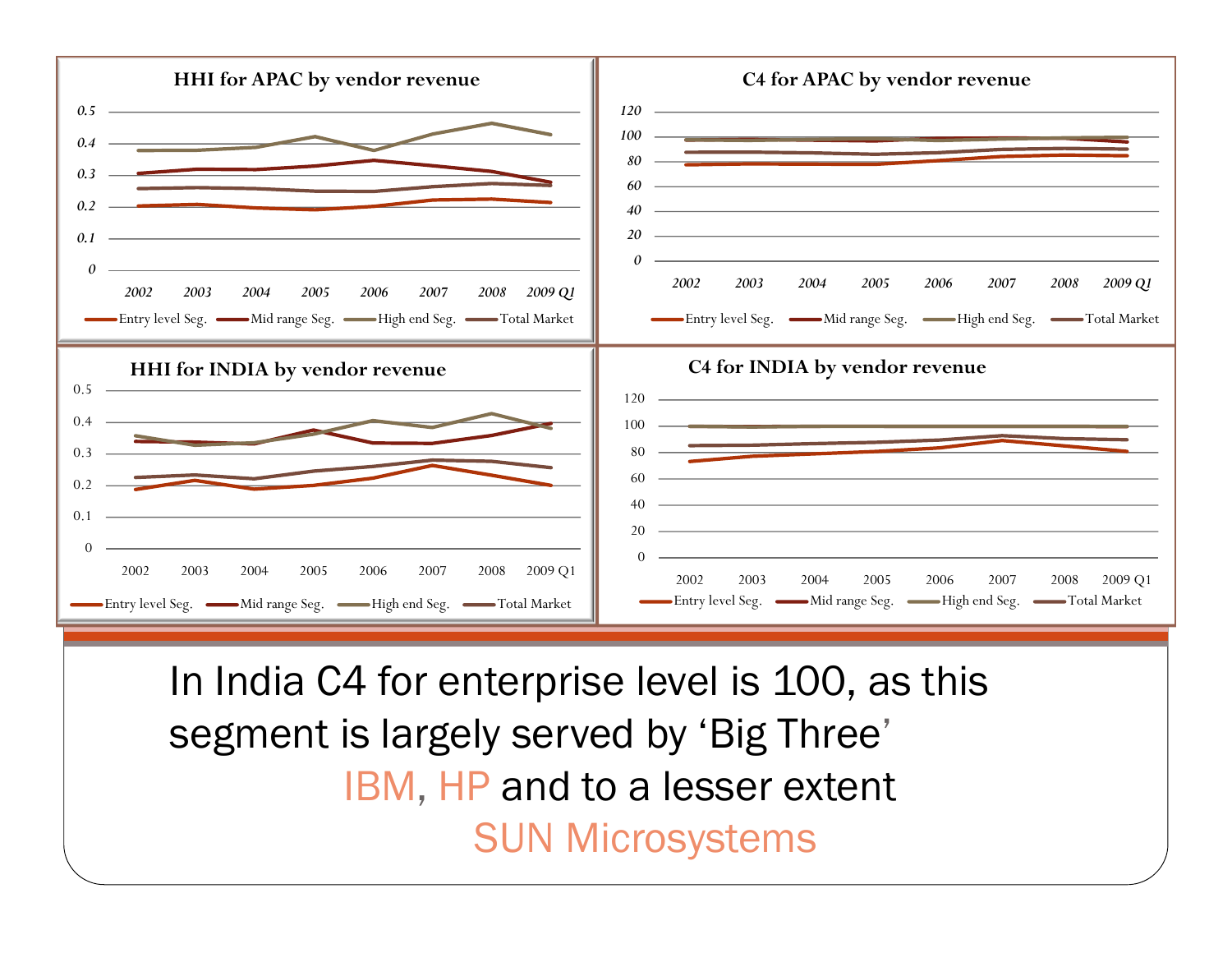### Primary Survey – Sampling

*Stratified Sampling, 71 interviews Target group: Medium & large enterprises & Vendors Conducted by: ICRIER & TekPlus*



| distribution of users                     | <b>Vertical</b>              | <b>Number of users</b> |
|-------------------------------------------|------------------------------|------------------------|
| surveyed<br>ıent                          | Healthcare                   | $\overline{7}$         |
|                                           | Retail                       | $\overline{7}$         |
| <b>Healthcare</b>                         | Transportation               | $\overline{3}$         |
| 14%<br>Retail                             | Banking                      | 6                      |
| 14%                                       | <b>Utilities</b>             | $\overline{3}$         |
|                                           | Telecommunications           | 6                      |
| Transporation<br>6%                       | <b>Process Manufacturing</b> | 6                      |
|                                           | Insurance                    | 5                      |
| <b>Banking</b><br>12%<br><b>Utilities</b> | Government                   | $\overline{7}$         |
| 6%                                        |                              |                        |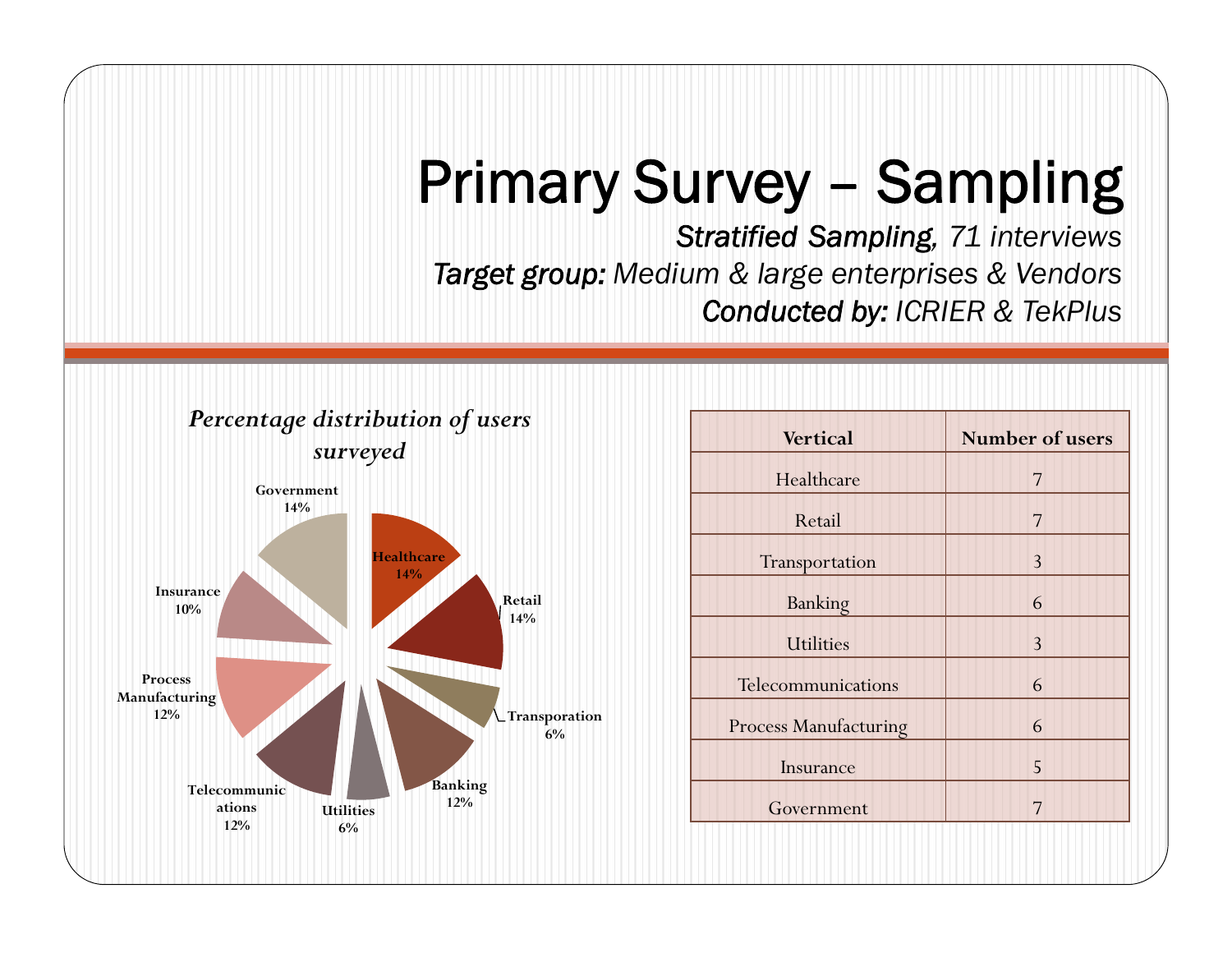| Vendors providing servers to the organization |                 |  |  |  |  |
|-----------------------------------------------|-----------------|--|--|--|--|
| <b>Brand</b>                                  | Number of users |  |  |  |  |
| <b>IBM</b>                                    | 29              |  |  |  |  |
| HP                                            | 30              |  |  |  |  |
| Sun Microsystems                              | 23              |  |  |  |  |
| Dell                                          | 5               |  |  |  |  |
| <b>HCL</b>                                    | 5               |  |  |  |  |
| Wipro                                         | $\mathfrak{D}$  |  |  |  |  |
| Fujitsu                                       | $\mathcal{O}$   |  |  |  |  |
| Other                                         | 3               |  |  |  |  |

| <b>Operating Systems running on the servers</b> |                        |
|-------------------------------------------------|------------------------|
| <b>Types of OS</b>                              | <b>Number of users</b> |
| Open Source Only                                |                        |
| Proprietary Only                                | 15                     |
| Open Source and Proprietary                     | 76                     |

|                                                | Percentage | <b>Number of users</b> |
|------------------------------------------------|------------|------------------------|
|                                                | $1 - 25$   |                        |
| Percentage of server<br>infrastructure used to | $26 - 50$  | 10                     |
| run mission-critical                           | $51 - 75$  | 21                     |
| data                                           | $76 - 100$ |                        |

| <b>Main uses of Server infrastructure</b>   |                        |  |  |  |  |  |  |
|---------------------------------------------|------------------------|--|--|--|--|--|--|
| <b>Types of Workload</b>                    | <b>Number of Users</b> |  |  |  |  |  |  |
| Web hosting                                 | 25                     |  |  |  |  |  |  |
| Mail server                                 | 39                     |  |  |  |  |  |  |
| File & Print Server                         | 36                     |  |  |  |  |  |  |
| <b>Security Applications</b>                | 19                     |  |  |  |  |  |  |
| IT & Network Management                     | 24                     |  |  |  |  |  |  |
| Cross-industry Applications (ERP, CRM etc.) | 33                     |  |  |  |  |  |  |
| Core Applications (Banking, telecom etc.)   | 35                     |  |  |  |  |  |  |
| Messaging & Collaboration                   | 30                     |  |  |  |  |  |  |
| Others                                      |                        |  |  |  |  |  |  |



### Descriptive Statistics

Primary Results contd………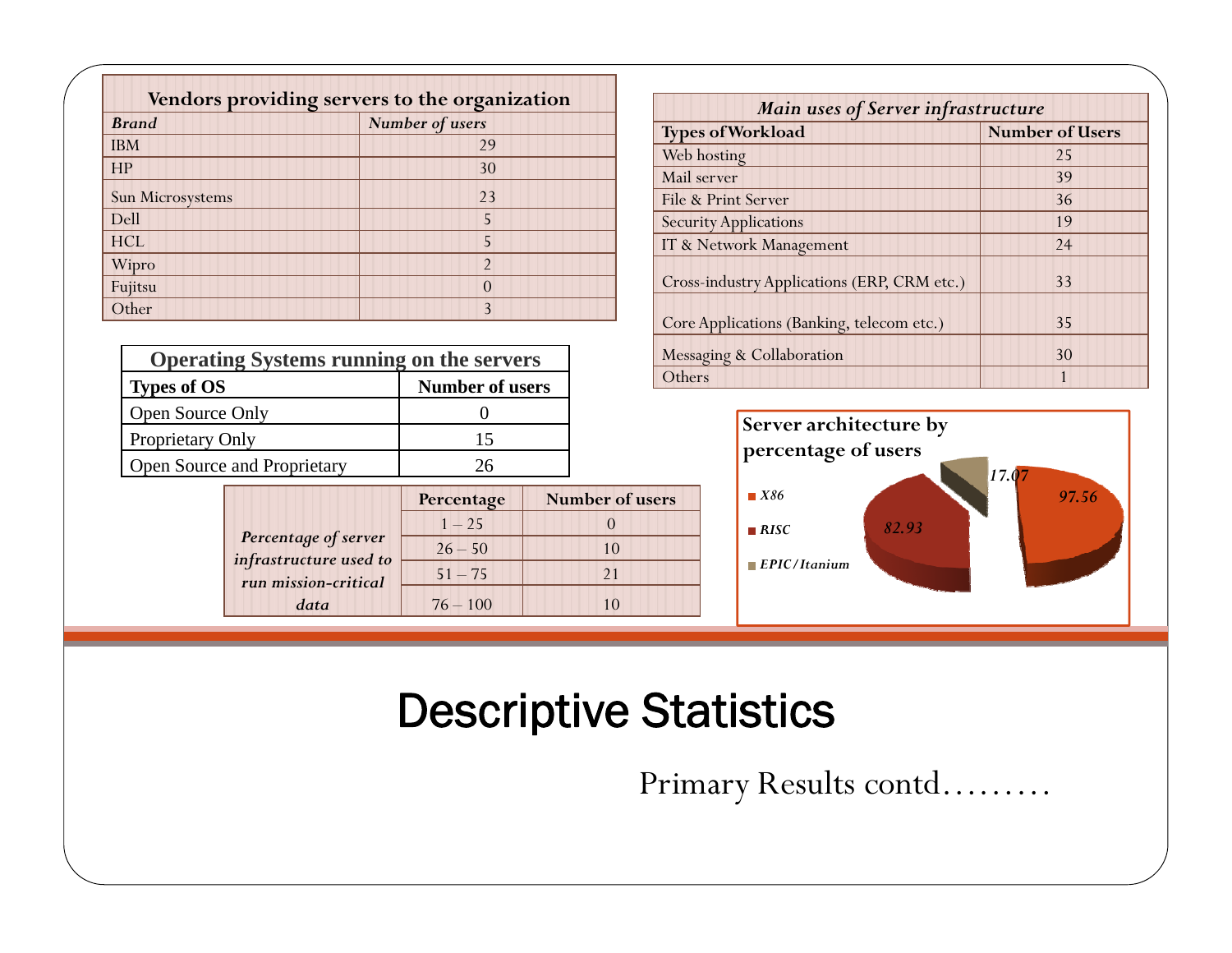| <b>Extent of Competition in the three segments</b> |                                   |                |                |                |                |   |  |  |
|----------------------------------------------------|-----------------------------------|----------------|----------------|----------------|----------------|---|--|--|
|                                                    | Number of vendors (scale of 1-10. |                |                |                |                |   |  |  |
| <b>Market segment</b>                              | 1-high, $10$ -low $0$             |                |                |                |                |   |  |  |
|                                                    |                                   | $\mathfrak{D}$ | 3              | $\overline{4}$ | 5              | 6 |  |  |
| High End                                           | $\mathfrak{D}$                    |                | $\mathfrak{D}$ | $\Omega$       | $\mathfrak{D}$ |   |  |  |
| Mid Range                                          | 3                                 | $\mathcal{L}$  | 5              | $\Omega$       | $\Omega$       |   |  |  |
| <b>Entry level</b>                                 | 7                                 |                |                |                |                |   |  |  |

| Intensity of competition in the submarkets |   |                                     |                |   |   |  |
|--------------------------------------------|---|-------------------------------------|----------------|---|---|--|
|                                            |   | Number of vendors (scale of 1-10.1- |                |   |   |  |
| Market segment                             |   |                                     | high, 10-low0  |   |   |  |
|                                            |   |                                     |                | 4 |   |  |
| Hardware                                   | 7 |                                     |                |   |   |  |
| Software                                   |   | $\left( \right)$                    | $\mathfrak{D}$ |   | 2 |  |
| Maintenance<br>(including services)        |   |                                     |                |   |   |  |

*Vendors faced different levels of competition in the segments depending on the performance and requirement of the buyers* 

- **Market segment 1-high, 10 -low0** *f* ¾ *extent of competition in the high-end is the least & highest in the volume segment*
- ¾ *the extent of competition in software is i d b hl d* Entry level <sup>7</sup> <sup>0</sup> <sup>1</sup> <sup>0</sup> <sup>0</sup> <sup>0</sup> *perceived to be the lowest compared to maintenance and hardware services.*

Oracle at present tends to create a greater 'lock in' than does IBM…….users view

### Extent of Competition

Primary Results contd………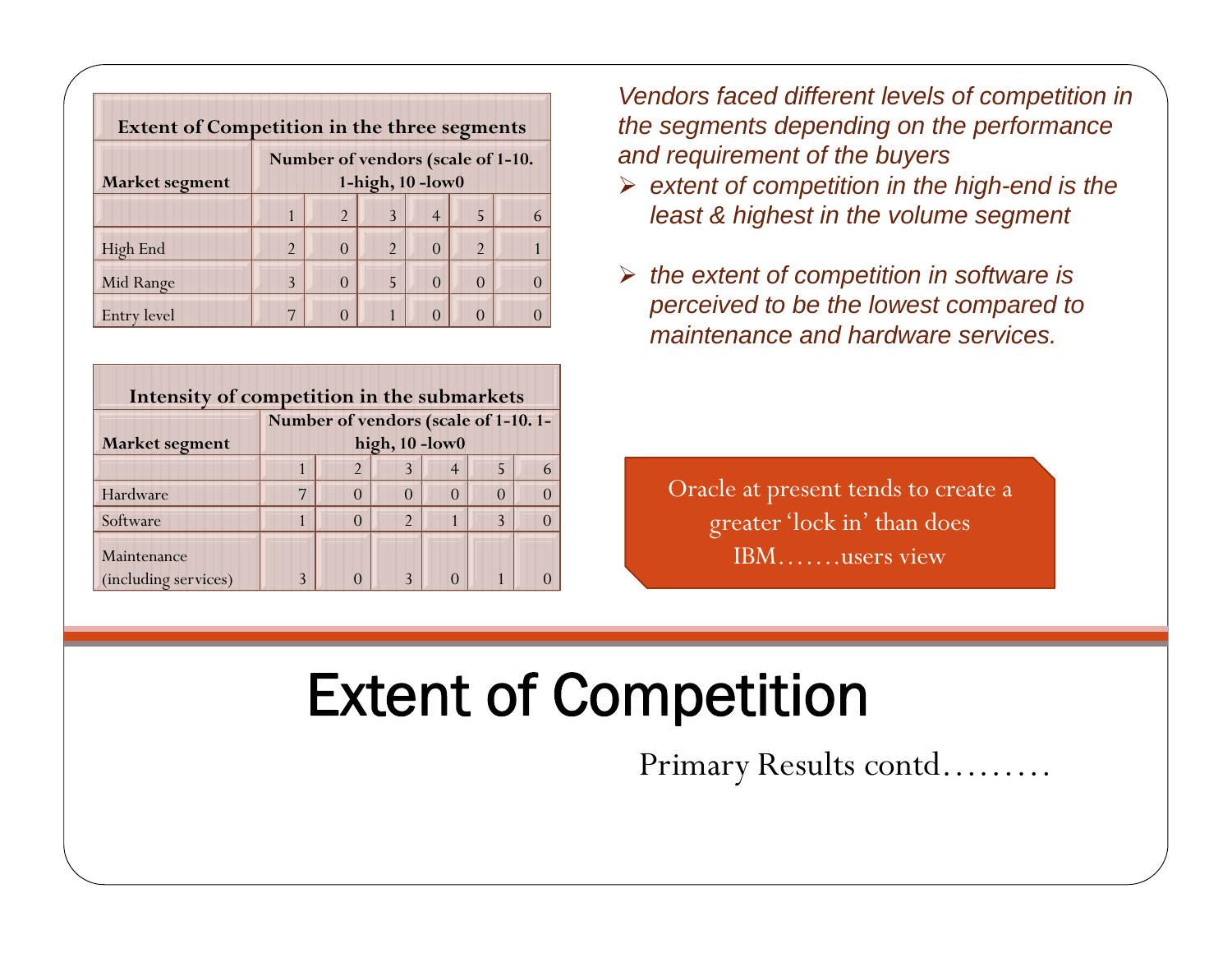# Primary Survey- Findings

IBM's recent deal with BhartiAirtel has broken the SUN's dominance in *telecommunication*vertical

- $\frac{1}{2}$  In India, activities of server vendors are not region l has broken the SUN's or vertical specific
- $\triangleright$  Most of the servers sold are imported, Indian production is limited to low end
- ¾ All the vendors provide system software and management software with their hardware.
- ¾ All vendors try to create a 'lock in', main reason for lock in is technology

*Our survey reveals that factors considered important in product refresh cycle by vendors are technology demand, price competitiveness and market vision.*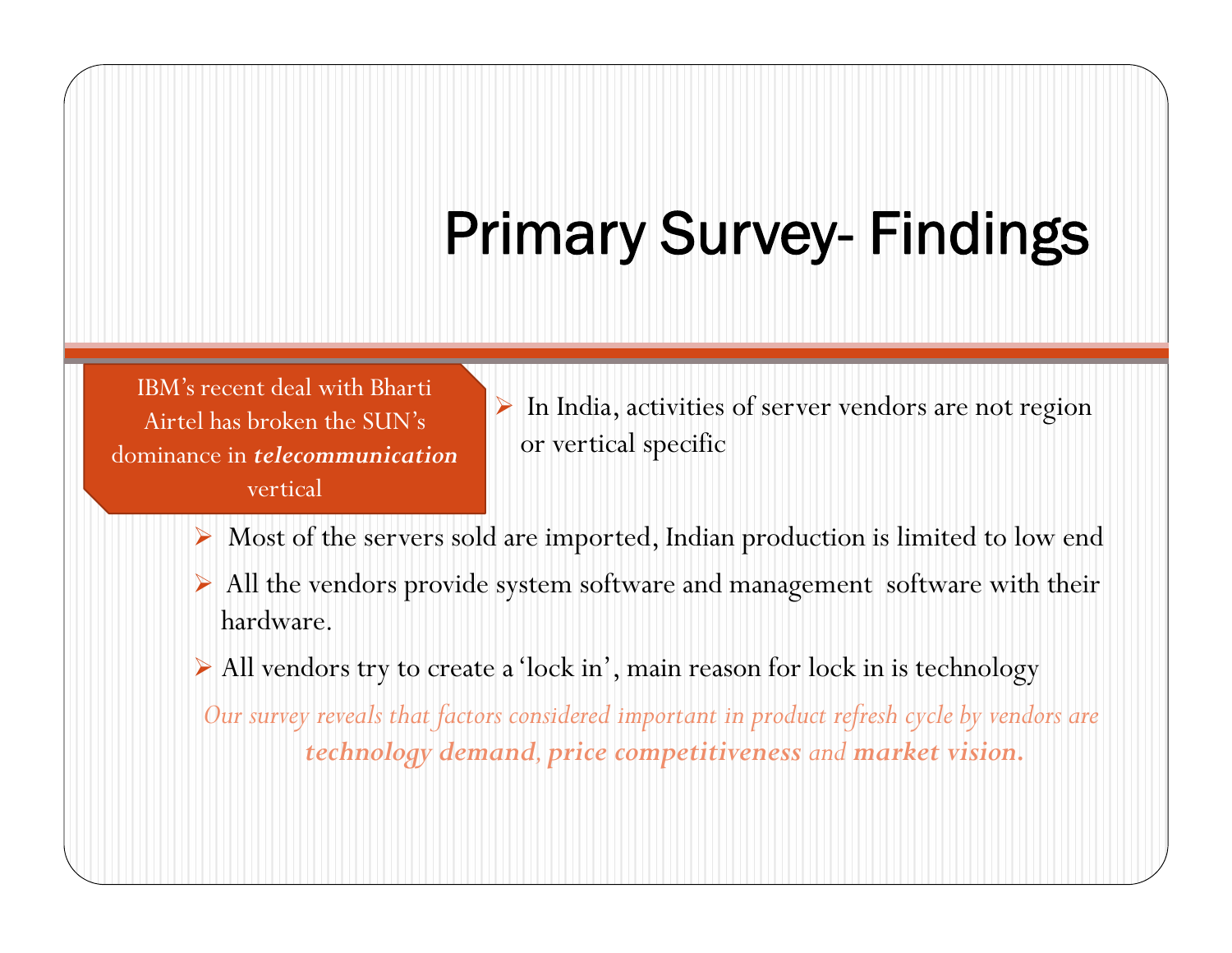|                                                     | 2007  | 2008   |
|-----------------------------------------------------|-------|--------|
| <b>SUN</b>                                          |       |        |
| Net Revenues (\$ million)                           | 13873 | 13880  |
| R&D expenditure (\$ million)                        | 2008  | 1834   |
| R&D expenditure as a % of revenue                   | 14.47 | 13.21  |
| Advertising expenditure (\$ million)                | 25    | 32     |
| Advertising expenditure as a % of revenue           | 0.18  | 0.23   |
| <b>IBM</b>                                          |       |        |
| Revenues (\$ million)                               | 98786 | 103630 |
| R&D expenditure (\$ million)                        | 6153  | 6337   |
| R&D expenditure as a % of revenue                   | 6.23  | 6.12   |
| Advertising expenditure (\$ million)                | 1242  | 1259   |
| Advertising expenditure as a % of revenue           | 1.26  | 1.21   |
| <b>CISCO</b>                                        |       |        |
| Net sales (\$ million)                              | 34922 | 39540  |
| R&D expenditure (\$ million)                        | 4598  | 5325   |
| R&D expenditure as a % of Net sales                 | 13.17 | 13.47  |
| Sales and marketing expenditure (\$ million)        | 7401  | 8690   |
| Sales and marketing expenditure as a % of Net sales | 21.19 | 21.98  |

**equipment maker has recently t d th entered the server**

### Cisco, the world's biggest network **R& D and** equipment maker has recently Advertisement Expenses details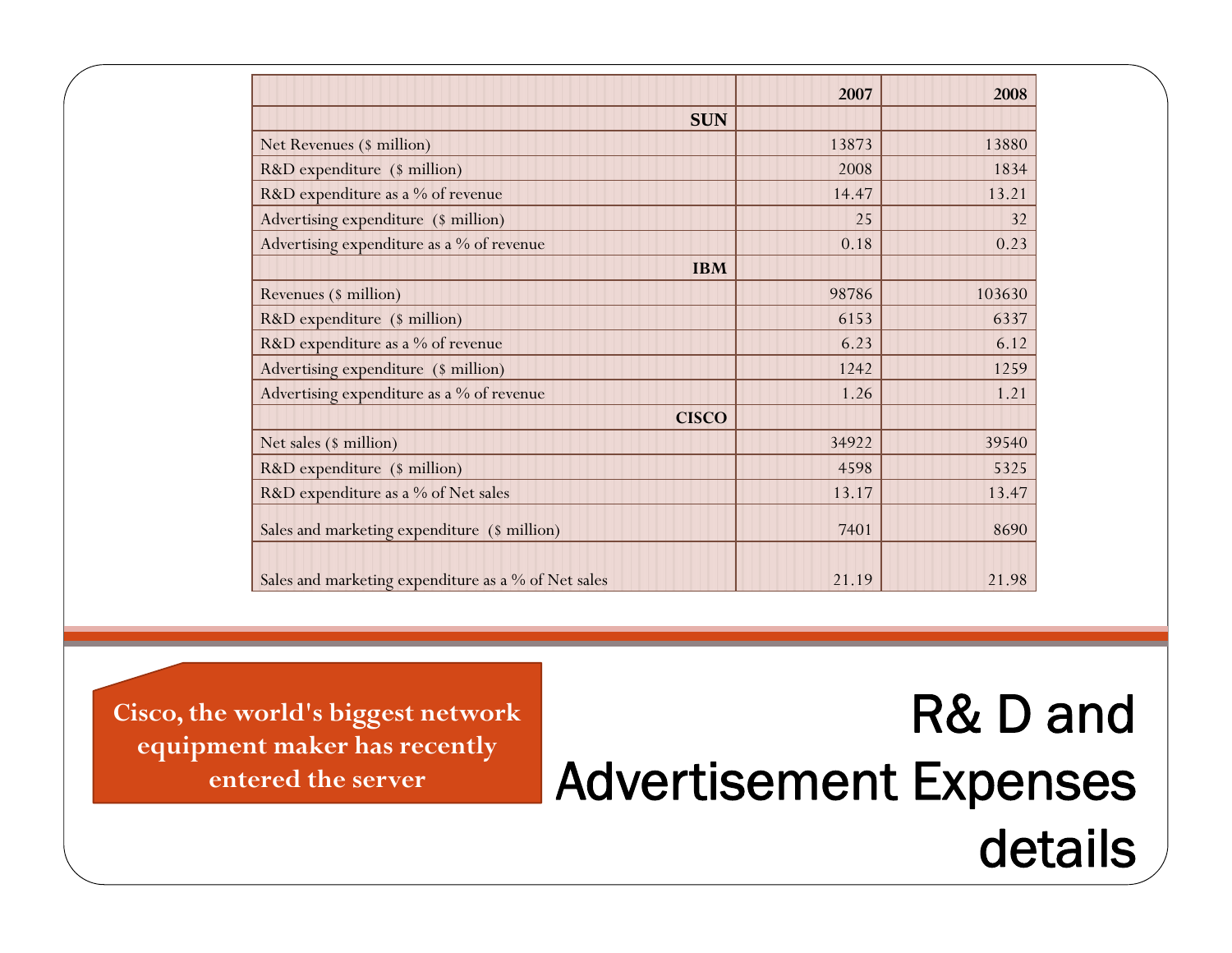### Comparison between Sources of Market Power for Microsoft and IBM

- ¾ Windows is dominating the desktop market with around 93% market share. Linux and Mac Os <sup>x</sup> are having 1% and5 % market share respectively.
- $\triangleright$  In the mainframe market IBM allows the sale of its mainframe software z/OS with its mainframe hardware only thereby making IBM <sup>a</sup> virtual monopoly in the mainframe segment.

|                         | Microsoft                                                                                                                   | <b>IBM</b>                                                                                                              |  |
|-------------------------|-----------------------------------------------------------------------------------------------------------------------------|-------------------------------------------------------------------------------------------------------------------------|--|
| <b>Operating System</b> | Windows                                                                                                                     | $Z$ -OS                                                                                                                 |  |
| Hardware                | PC Desktop System                                                                                                           | Mainframes, System Z10                                                                                                  |  |
| <b>Market Share</b>     | 90%                                                                                                                         | $< 5\%$                                                                                                                 |  |
| <b>Network Effects</b>  | Very Strong                                                                                                                 | Weak                                                                                                                    |  |
| <b>Switching Cost</b>   | High                                                                                                                        | <b>Enormous</b>                                                                                                         |  |
| Nature of Barrier       | Application barrier to entry, where application<br>writers would choose to write for windows because<br>of 90% market share | Once on mainframe cannot port easily, huge barrier to exit for<br>clients                                               |  |
| Remedy                  | Unbundling Operating System from browser, ban on<br>exclusive dealing                                                       | Provide Interface Information (API), ban on exclusive dealing and<br>license Z O/S to other hardware & software vendors |  |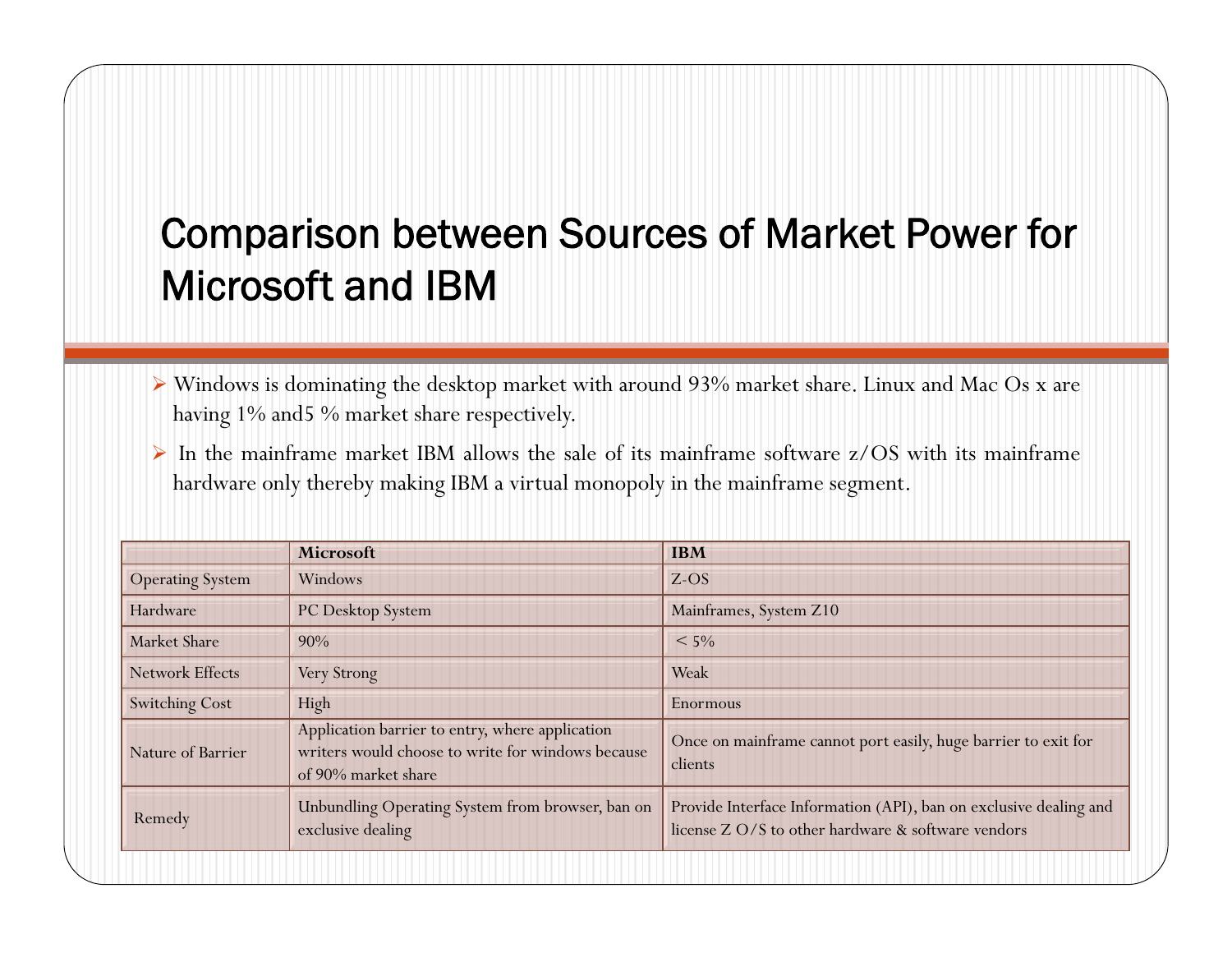| Country | <b>Brand</b>      | <b>OS</b> | Average price (US \$) |  |  |
|---------|-------------------|-----------|-----------------------|--|--|
| 2007    |                   |           |                       |  |  |
| India   | HP 9000 Superdome | HP-UX     | 1,963,721             |  |  |
| India   | Superdome         | HP-UX     | 868,467               |  |  |
| India   |                   | zOS/OS390 | 1,040,691             |  |  |
| China   | System z9 BC      |           | 2,047,661             |  |  |
| India   |                   | zOS/OS390 | 1,382,140             |  |  |
| China   | System z9 EC      |           | 2,816,574             |  |  |
| 2008    |                   |           |                       |  |  |
| India   | HP 9000 Superdome | HP-UX     | 1,498,466             |  |  |
| India   | Superdome         | HP-UX     | 732,976               |  |  |
| India   | System z9 BC      | zOS/OS390 | 484,747               |  |  |
| China   |                   |           | 885,330               |  |  |
| India   |                   | zOS/OS390 | 1,194,313             |  |  |
| China   | System z9 EC      |           | 1,557,941             |  |  |
| 2009    |                   |           |                       |  |  |
| India   | HP 9000 Superdome | HP-UX     | 1,044,253             |  |  |
| India   | Superdome         | HP-UX     | 449,918               |  |  |
| India   | Superdome         | Linux     | 288,766               |  |  |
| India   |                   | zOS/OS390 | 450,128               |  |  |
| China   | System z9 EC      |           | 4,985,029             |  |  |

### **Mainframe and Superdome's average price in India and China**

•The average price of the mainframe with z O/S is one and a half to ten times more expensive in China.

• The price of the mainframe is comparable to the price of an HP Superdome 9000 series in India.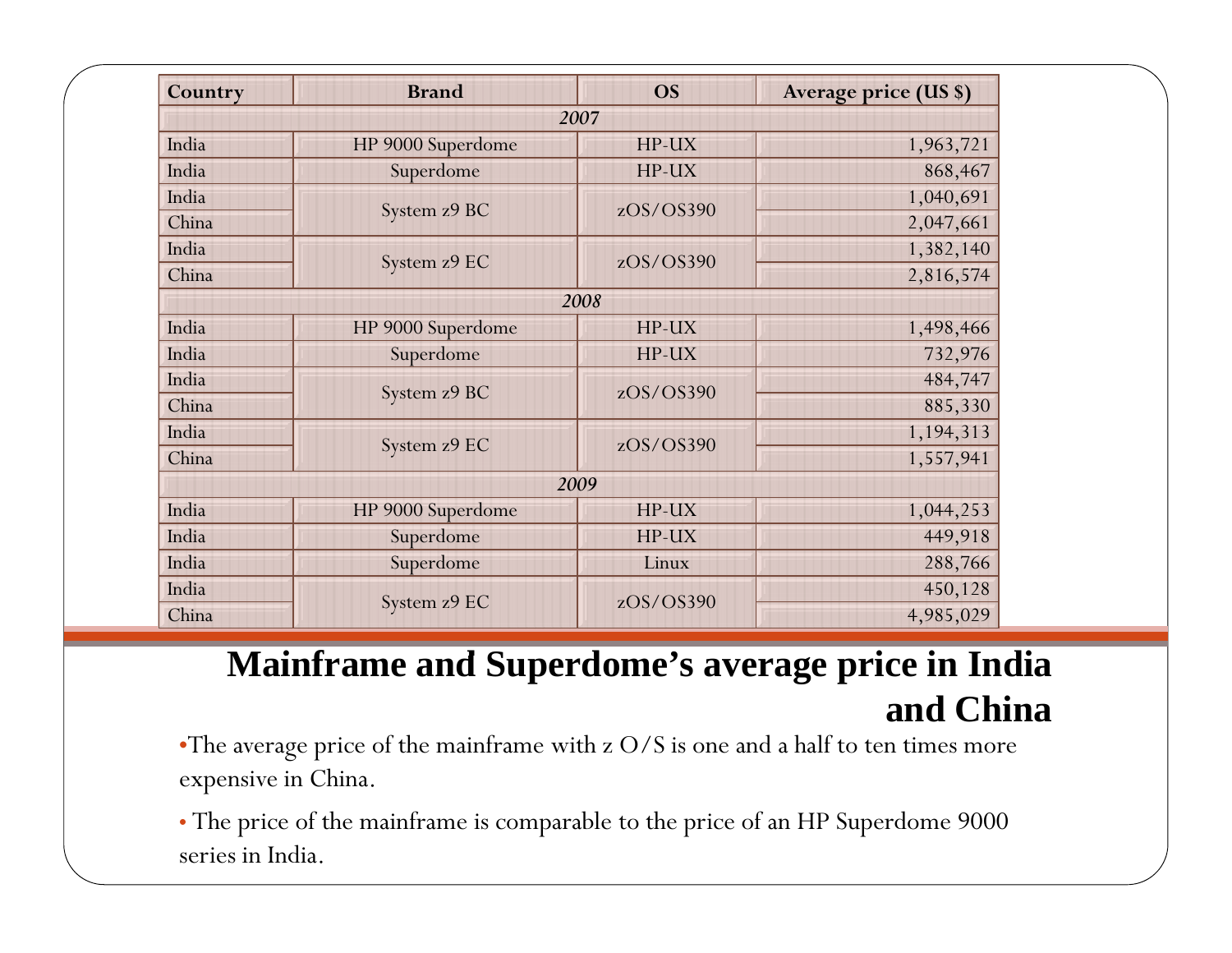# Competition for the market …….the threat of technology

- $\bullet$  A technological development called 'cloud computing' could do to the enterprise segment market what commoditization has done to the entry level i.e. create pressure for cost reductions as enterprises shift to services 'in the cloud'.
- $\bullet$  Cloud will take few more years to mature and grow to be robust, is therefore unlikely to displace the dominance of the big three in the enterprise level segment for the next three or realistically, in the next five years in India.

Cloud computing though attractive & new technological development, **Maturity of cloud architecture will take next 3-5 years**…….. Massimo Pezzini Gartner Analyst

 $\bullet$ Risk of Privacy, Security and Regulation are obstacles in way of CC. Another issue of concern is lock-in due to non-compatability of a cloud with other one.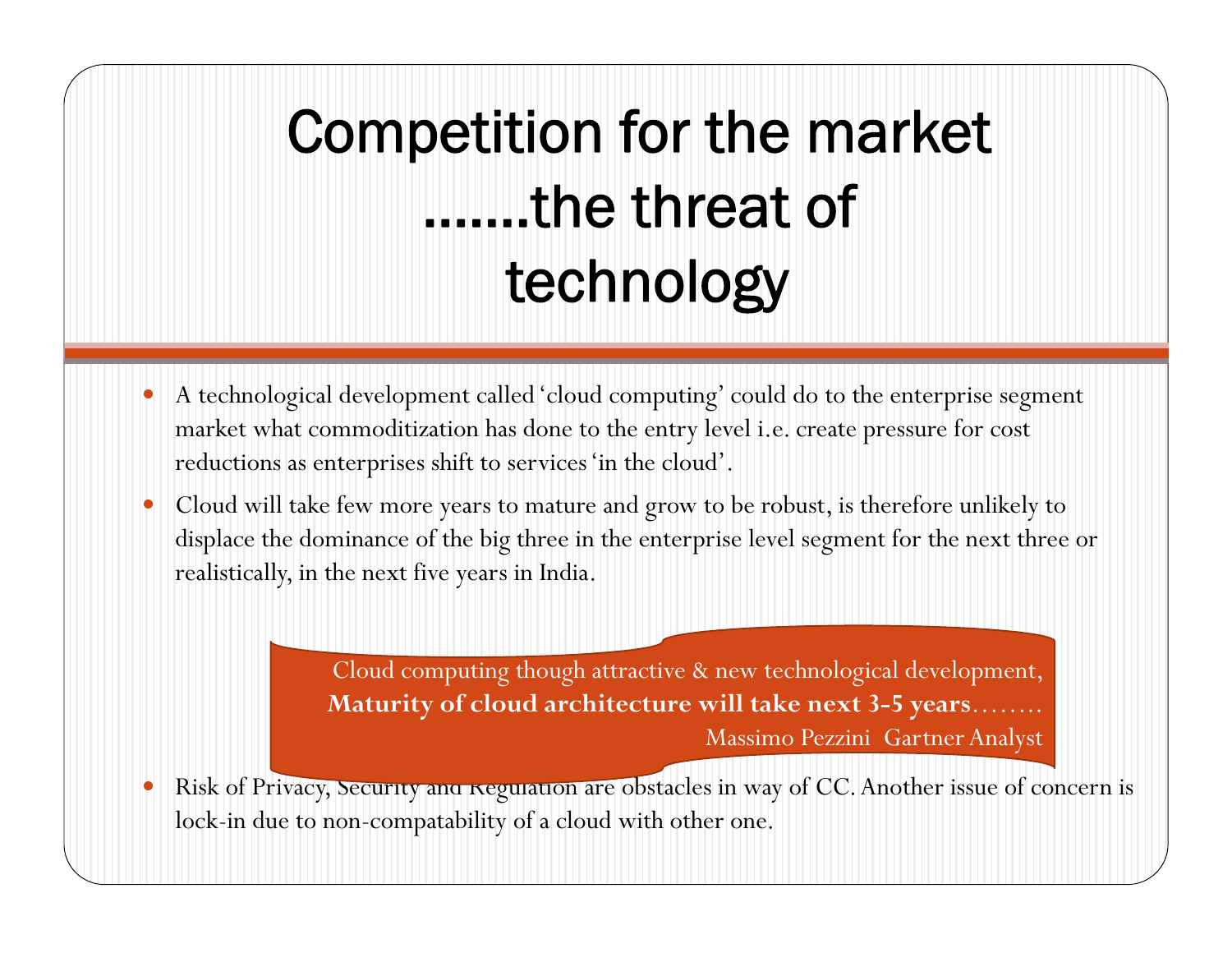### Benefits of Open Systems

- Massive IT demand from UID:
- Key holds of UID Project are Biometrics and
- **Technical specifications** are not declared publically
- All vendors trying to get into it
- $\bullet$ • All the large public sector units and government departments we interviewed placed a high degree of reliance on their own IT departments.
- $\bullet$ GoI's recent recommendations on FOSS & Econ study by IIM(B) support open systems. Chhattisgarh, Kerala & Delhi have a separate ICT policy recommending use of OSS
- $\bullet$  Field survey………TCO of OSS is no different from Proprietary UNIX based software. Some firms opined that when number of of instructions crosses a certain limit……..OSS fails<br>computing power instructions crosses a certain limit……..OSS fails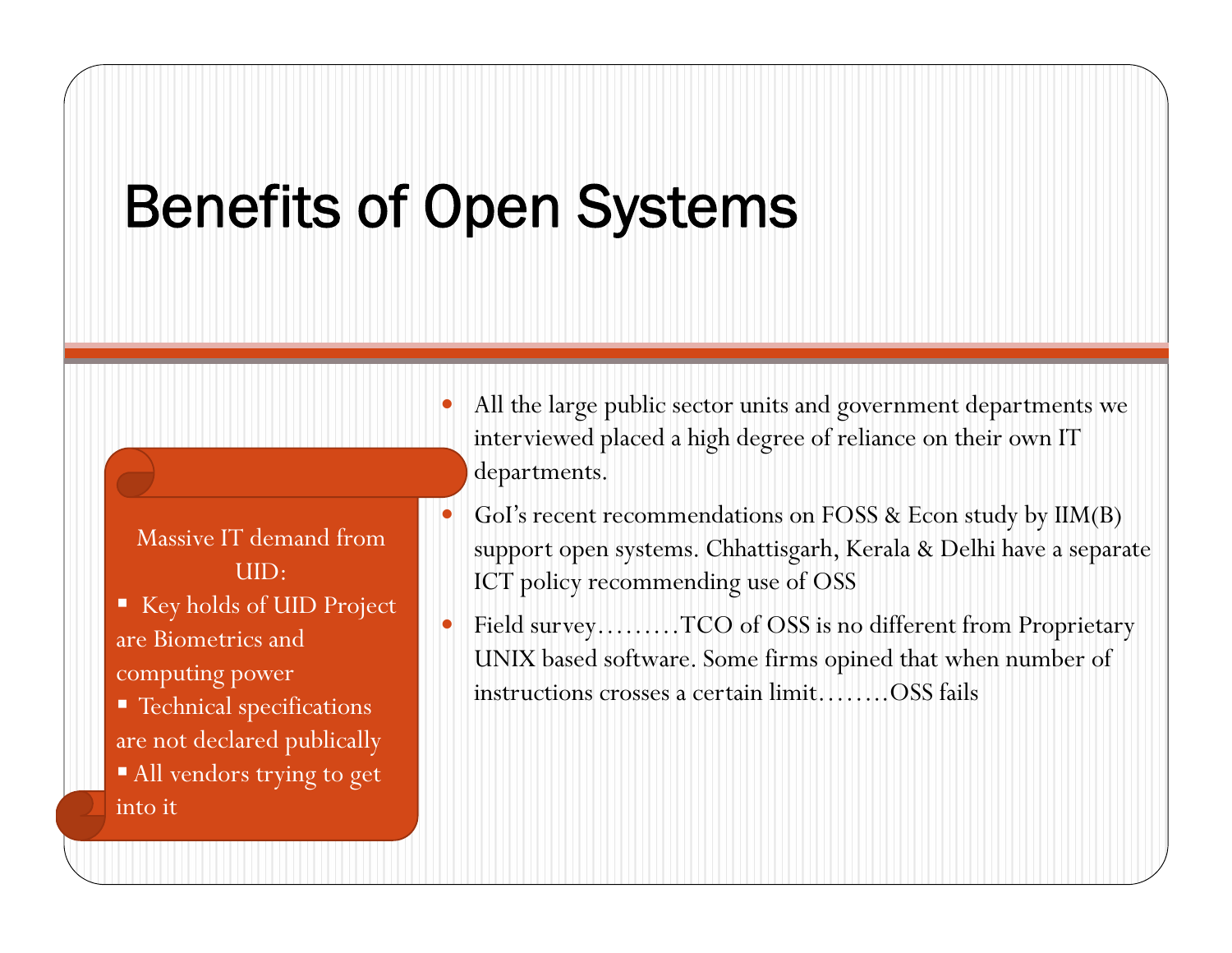## Is there Abuse of Dominance in the high end

#### **Factors of assessment of AoD**

- $\blacktriangleright$  If the enterprise operates independently of competitive forces prevailing in the relevant market;
- ¾ Conduct goes beyond normal commercial interests

#### **IBM's mainframe**

- $\triangleright$  IBM held 50% of the market share in the high-end segment in 2009 Q1
- ¾ Mainframe sold as a bundled product
- <sup>¾</sup>Clients on mainframe platform face very high switching cost

*Globally 97.5% of sales in 2008 were due to upgradation, IBM mainframe has benefitted more from lack of competition than from updated technology*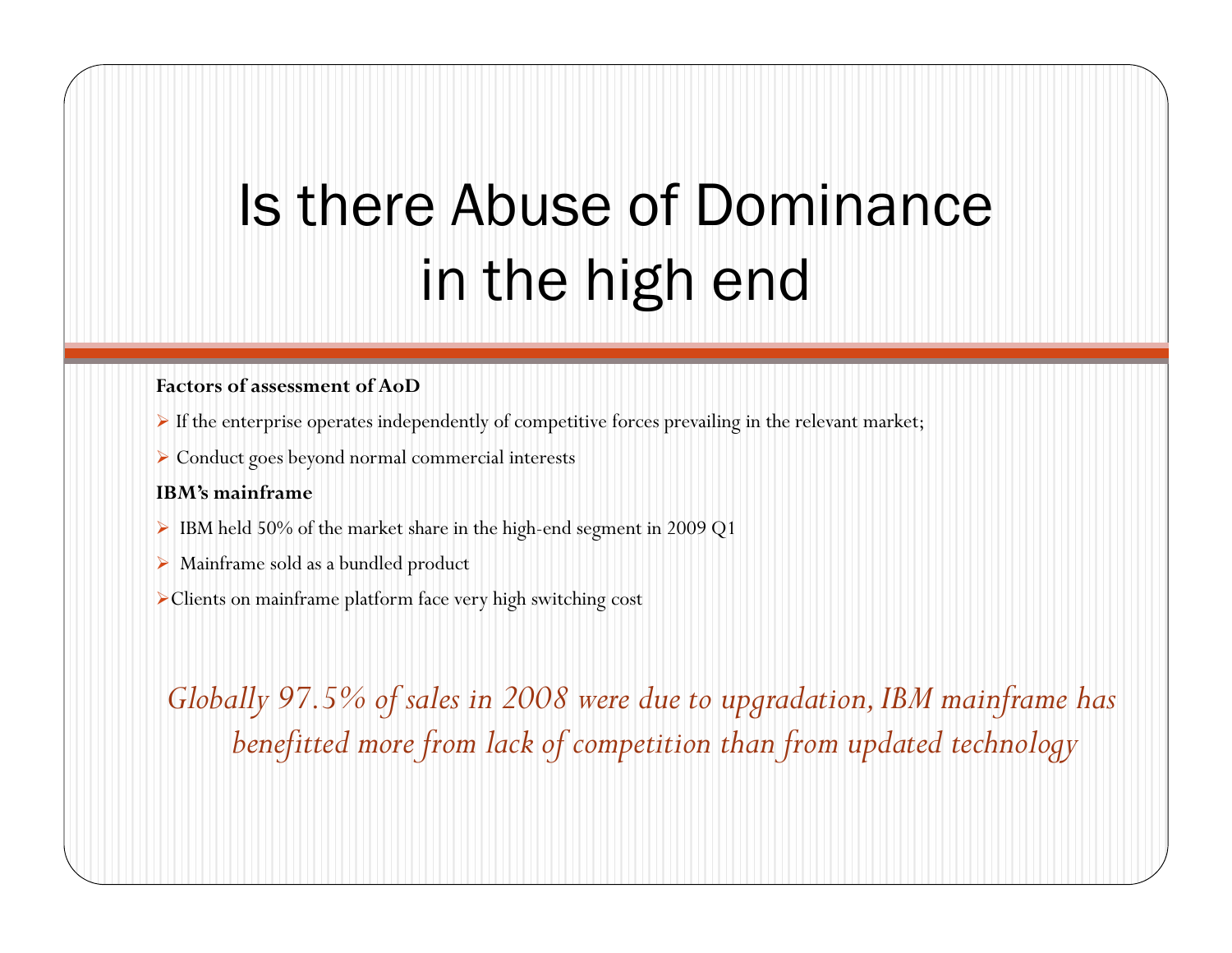### Main Findings of the Study

- ¾ Indian IT market is growing, a late start in the computer age with well informed and knowledgeable clients who follows multi vendor and multi platform approach
- ¾ Critical reasons cited is High mainframe price but none of the mainframe or high end IBM buyers however felt over charged by IBM although its expensive….field survey experience
- ¾Huge entry barriers in the high end server market world wide, including India
- ¾> Mainframe workloads can be moved to other high-end servers like Unix servers made by Hewlett-Packard and Sun, and IBM itself
- ¾Expected domestic demand for IT will come for government in next few years
- ¾ Mainframe with Linux is being increasingly used in India in past 5-6 yrs thereby reducing the chances of lock in.
- ¾ Large enterprises prefer to buy hardware bundled with the operating system to get comparative advantage in providing not only the software but also maintenance and support services to the client.
- ¾ Skilled in house IT team can help in opposing monopoly power of any vendor, GoI org. are following the same rule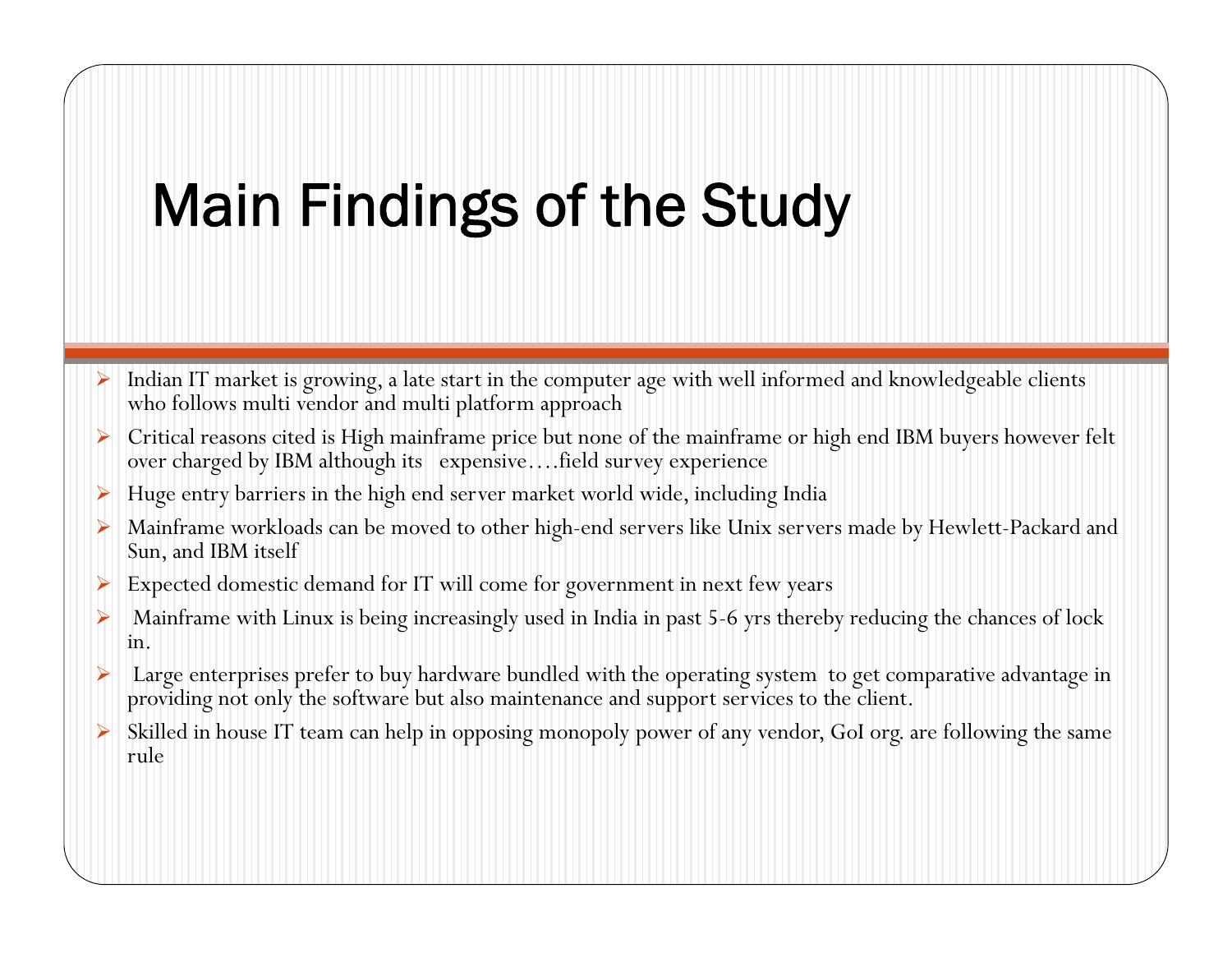### Policy Recommendations

Indian mainframe market is at its nascent stage. HHI is 1, implying IBM become dominant. Source of Market Power to IBM (mainframe) is barrier to exit i.e. lock in and a non-visible price discrimination strategy .

For orderly growth of the server market key actions include :

- ¾Measures to promote openness
	- ¾ Unbundling of software from the underlying hardware
	- $\blacktriangleright$ Interoperability between different server systems
- ¾Government procurement could alter dynamics of market competition
- ¾Advocacy role of CCI